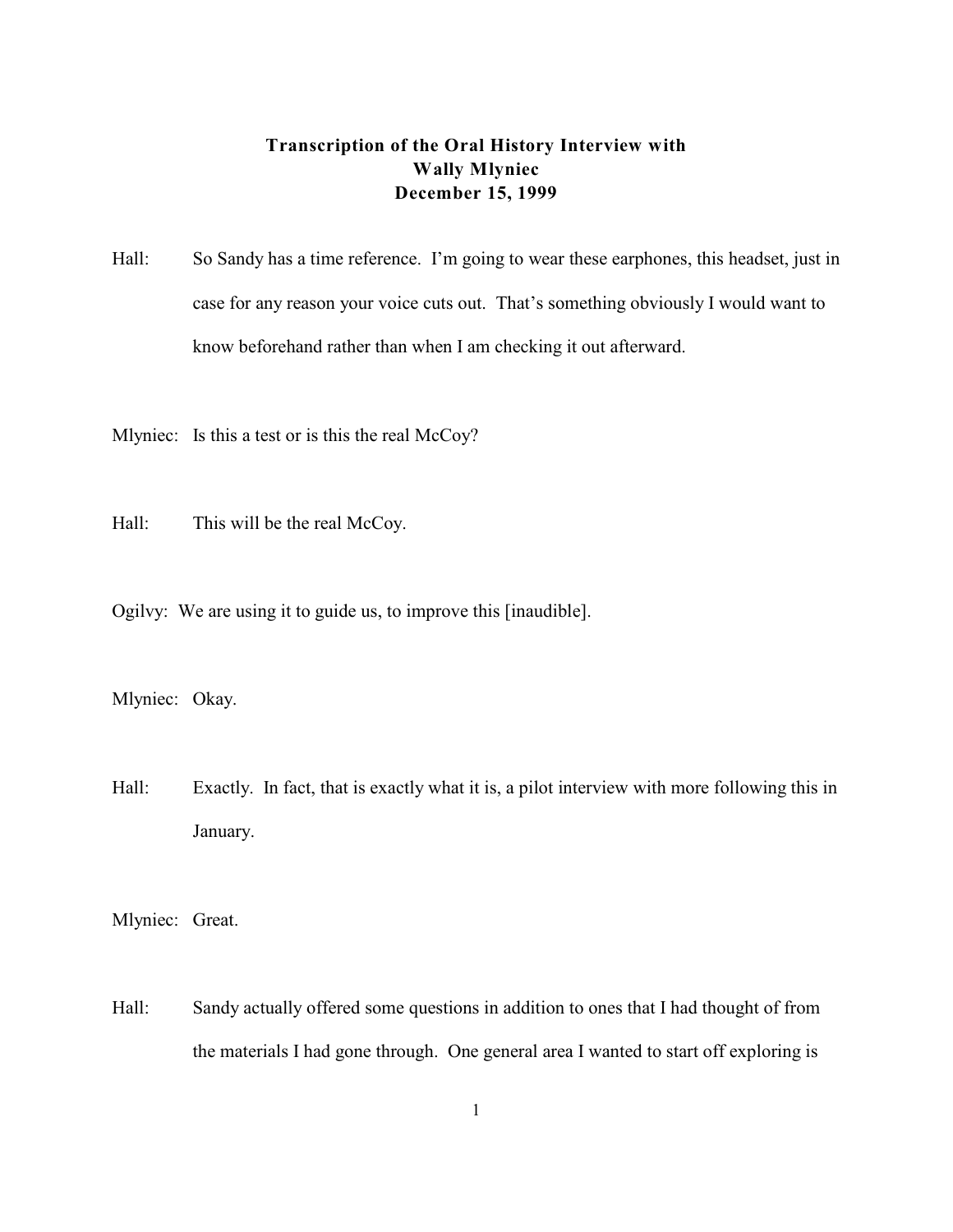just your own first exposure to clinical legal education.

- Mlyniec: My first exposure was in 1973. I had been practicing in the juvenile court, and Georgetown got money from the Cafritz Foundation to begin a clinical program in juvenile delinquency, and actually all facets of child welfare work. Judy Areen was 0:01:00 the principal investigator on the grant, and she hired me to run the Juvenile Justice Clinic.
- Hall: I'd like to step back a minute. As I understand from reading an earlier interview you had done in the '80s, you were a student at Georgetown in the late '60s when a lot of this really did get started.

- Hall: One of the things I was hoping to recreate was a little bit of what the climate was like. When you arrived in '67, what was your sense of law school and how it related to you?
- Mlyniec: Well, Georgetown, I think like most law schools, was a fairly sleepy place. Law schools were not considered like college campuses back then. They were professional schools, especially the schools in the District of Columbia, which were all urban schools. It had a flavor of an urban school. People came and went during the day, and there were very few things that centered around the law school. On the other hand, at

Mlyniec: Yes, right.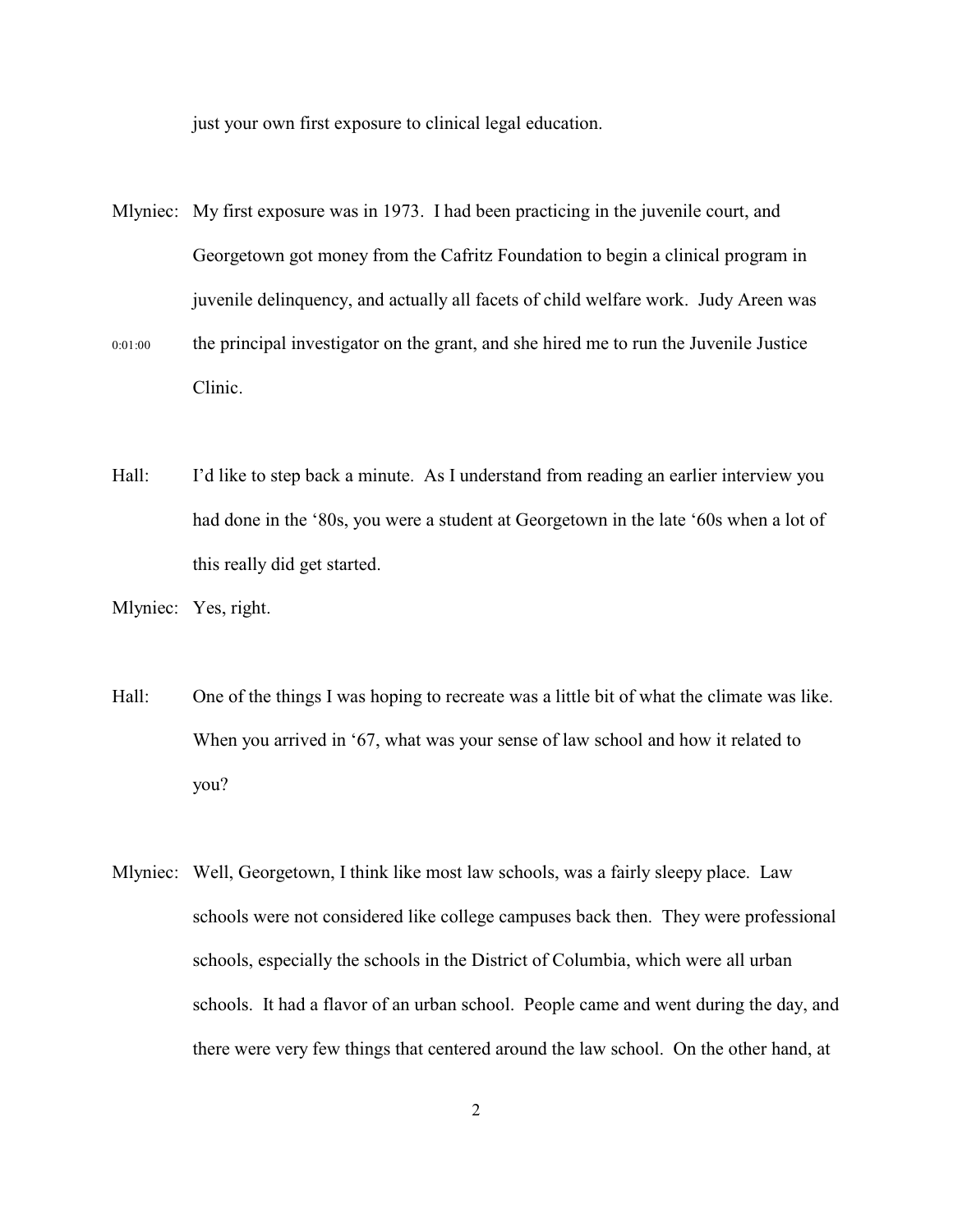0:02:00 the same time Washington was becoming a center for different protest movements – the civil rights movement, the anti-war movement, to some extent, not quite at that point, the feminist movement – but there was some of that – and the juvenile rights movement. All those things were happening and the District was an interesting place at that time for that. With respect to the civil rights movement, when Martin Luther King died Georgetown was  $-$  just at that time the building was just a few blocks from the courthouse, and Georgetown became the center for the defense services for all the people who had gotten arrested during the insurrections of 1968. Because of that, the faculty and the Prettyman Program, which was about eight years old at that point, trained lawyers from all over the city in how to do basic bail reform activities in the criminal courts. Shortly after that  $-$  no, actually it was the same year  $-$  Law Students 0:03:00 in Court was created as the first city clinic consortium program from all the law schools. You have to remember law schools back then, most law schools, didn't have a sense of clinical education. They didn't believe in clinical education. They thought – well, actually, they didn't know what clinical education was. They assumed that people came to law school to study torts, contracts, and other things in the Socratic method and then they went off to law firms to practice law. The students who came to Georgetown and to AU and to GW at that time had a different idea, because the antiwar movements had already fermented and fomented, both, on university campuses. And so they came – not all of us by any means, probably a small percentage of the student body, but a very vocal and skilled organizers – students with skilled organizing skills came to the law schools and got involved in the anti-war movements.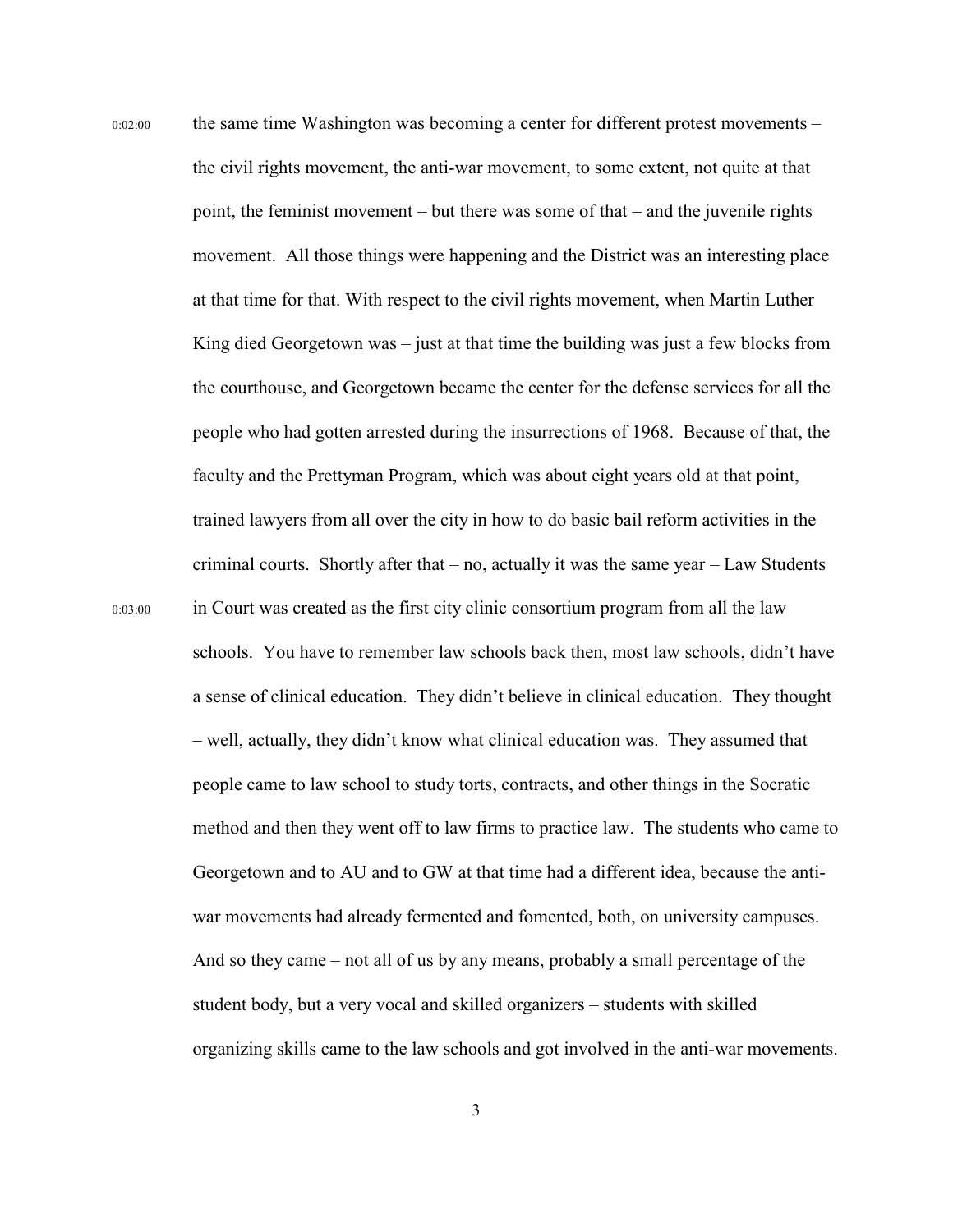And if you remember '68 through '73, all of the major anti-war protests took place in the District. And Georgetown was right in the middle of that.

- 0:04:00 Because the Prettyman program had begun in 1960, at least on the graduate school model, Georgetown was already using students to practice law, and so it was a very easy jump after 1968 to begin developing its own clinical program.
- Hall: If I could ask you a little bit about your own personal experience, did you share some of that sense of frustration with the traditional classroom setting given the kind of times that were going on?
- Mlyniec: I was a product of my times. Andrew Jackson once said he had a raw youth. I would say I had a raw early adulthood. It was – yes, we were all caught up. It was hard not to be caught up in it. There were great, great times on one hand, but there were tragic and sad times. People forget how many people died during that period. And not just our soldiers in the Vietnam – people were being killed all over this country. Students were being shot by the militia in Kent State and then Jackson State. The police riots 0:05:00 in Chicago were going on. I actually was at the Chicago convention. I worked for McGovern until he lost and then I went into the streets with Abbie Hoffman. I came back from that even more radicalized than I had been. I had always been somewhat a leftist Democrat, but the Chicago convention was – is still difficult to describe what a radicalizing event that was for most people. Plus, the music was there, you know, and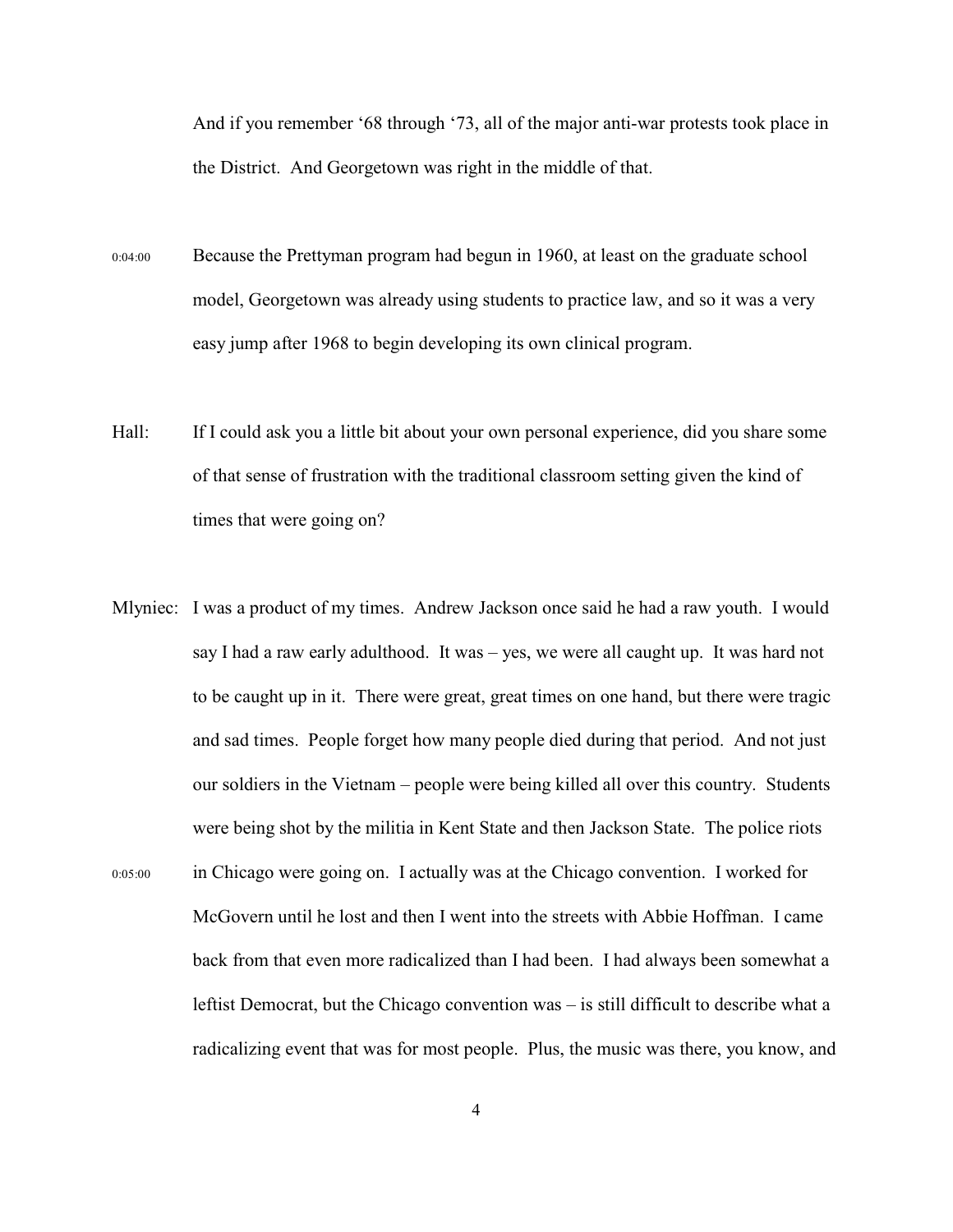it was all coming together at the time. And, yes, I was a part of that.

- Hall: You mentioned the King riots. Were you involved in some of the legal representation at the time?
- Mlyniec: I actually couldn't get into the city. I lived in Virginia at the time, and I was home when things began and my first instinct was to come back into the city, but I couldn't cross the  $14<sup>th</sup>$  Street Bridge. The police had cordoned off the  $14<sup>th</sup>$  Street Bridge, and 0:06:00 nobody could actually get into the city for three or four days after that. So I didn't get back to deal with that stuff until the aftermath by and large. But Dave McCarthy and Jack Murphy and other people from the Prettyman Program, and other students who were colleagues of mine at the time, a lot of people from the student bar associations, were in the courts trying to help out and clear the court, clear the jails as fast as possible. But I was stuck in Virginia, so I actually hitchhiked down to Florida, and it was pretty interesting measuring the responses as I got further south to what was going on around the country. It was my first trip to the South, and it was quite an awakening. I was stopped several times by the police. I had a beard, so I was an obvious target for the police. I wasn't arrested, but I was warned many times not to hitchhike and get off the streets and get back where I came from.
- Hall: Wally, a couple of things. You mentioned the Prettyman Program. Was that 0:07:00 something you or many other kids took part in?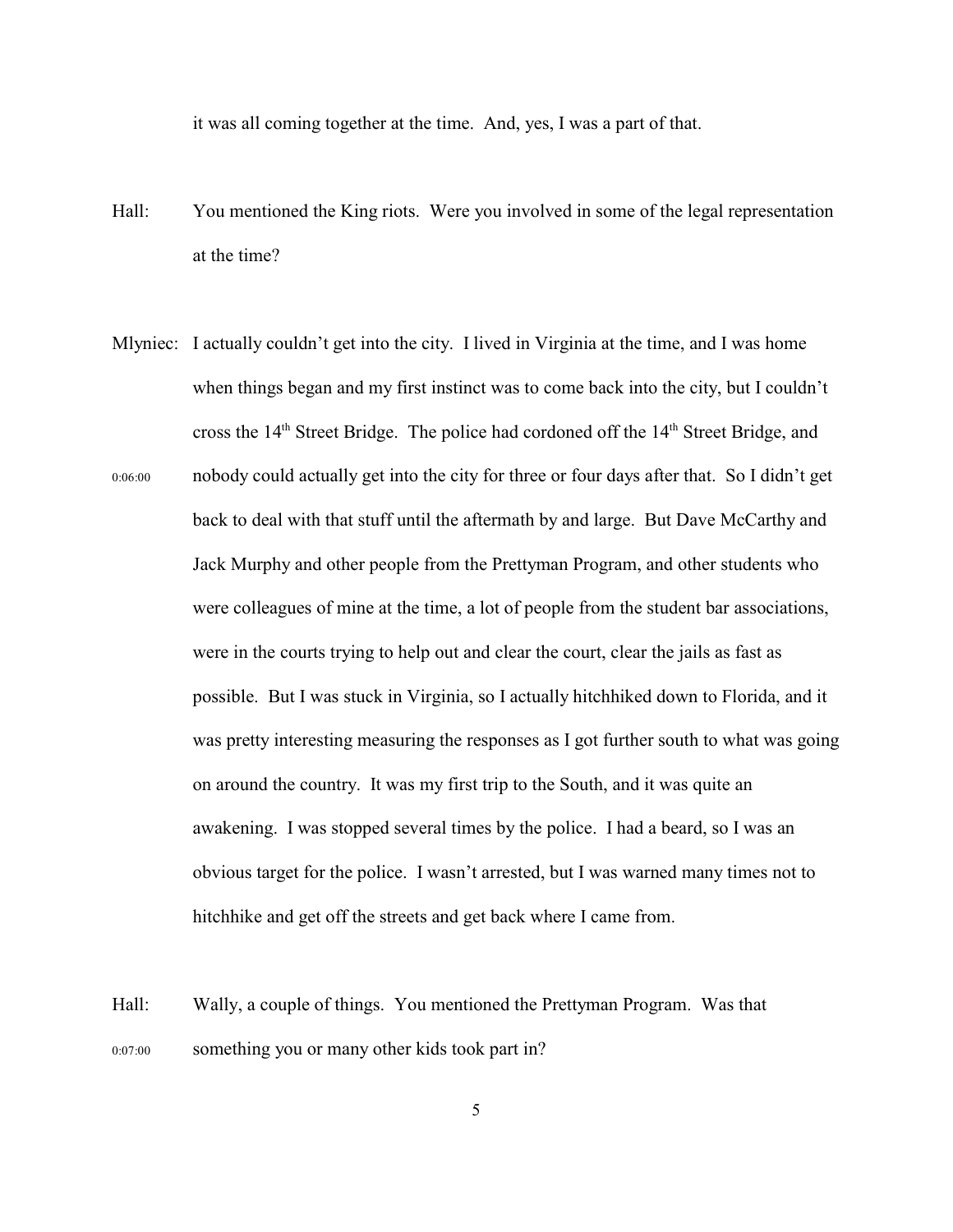Mlyniec: Well, it was a graduate program and so those of us who were interested in the criminal law worked as investigators for the Prettyman Program. But it was only people who had already gotten their JD degree who could be in that program at the time. Bill Greenhalgh, who assumed the directorship of that program – I think he was the third director actually – by 1971-72 had started a Criminal Justice Clinic for JD students. The Juvenile Clinic, which I worked in, was 1973. So when I was in law school the only real clinical program was Law Students in Court, which was a civil landlordtenant program which I wasn't interested in. I had always gravitated towards the criminal law. So I wasn't a clinical student. But there were so many other things to do. There were legal aid societies. The Gault decision had just been decided in '68, so people were working down in the juvenile court trying to get lawyers for kids. So there were a lot of things to do if you were interested in doing that kind of work.

0:08:00

Hall: Did you in fact do any of that kind of work?

Mlyniec: Yes, I was at the juvenile court. I was -- where my interest in juvenile court began, the court did a call for law students to come down and help them figure out how to implement the Gault decree. Mostly what we did was read files, because the court had at that time about a 6,000- case backlog, and they were trying to figure out whether there were some cases that they could just get rid of and dismiss because they had been in the system so long. So I worked with them, and I did investigations for both the D.C. Public Defender – I think at that time it was still called Legal Aid Society –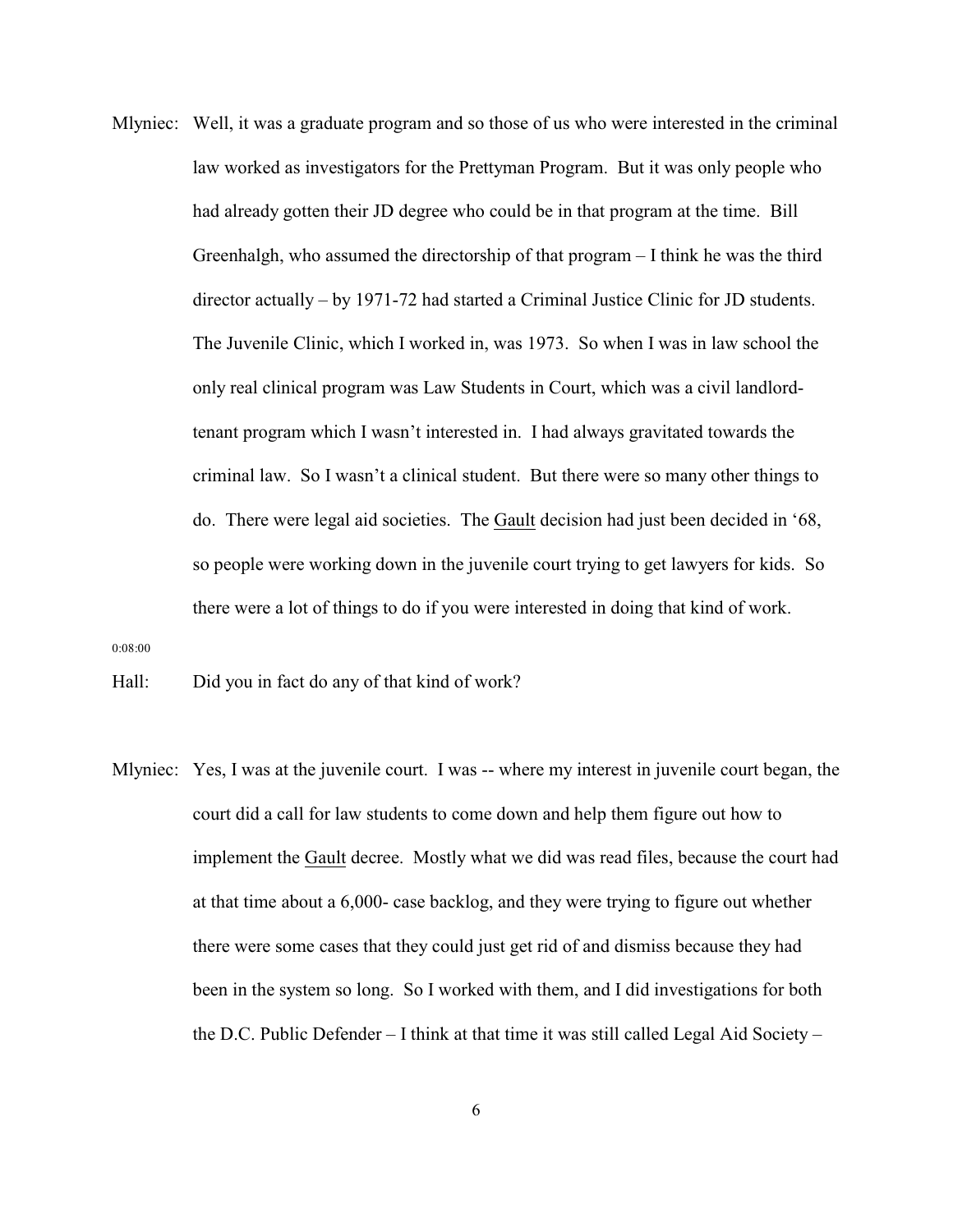and for the Prettyman Program.

- Hall: Wally, obviously one of the threads is the difference between a real life experience versus a classroom experience. When you first were doing some of that work, how did you enjoy it versus your reaction to the traditional classroom experience?
- Mlyniec: Well, you have to remember that the classroom experience was essentially a lecture in 0:09:00 half the classes and a Socratic method in the other half of the classes. And it was taught by, at least at Georgetown, not by young dynamic professors – they had been here for a long time, they didn't have much use for the bar – my guess in retrospect is that they weren't giants of the academy either. And so the classes were not particularly interesting, especially when the world was going on around you, with great issues being debated right down the street in Congress or right across the street in the courthouse. I didn't go to my Evidence class all year. I just went, got the books, studied on my own and went to finals, because there were so many other things to do. There was nothing, nothing at all about the practice of law in most of law school, except moot court. And at that time the numbers of people who participated in moot court were astounding. I mean, I remember in 1970, when I think Dick Boone 0:10:00 won the argument, there were about a hundred people in the audience watching a moot court argument because students were just starving for something that smacked of reality in law school. Now, you don't get that many people at moot court arguments because you have so many people doing clinical work.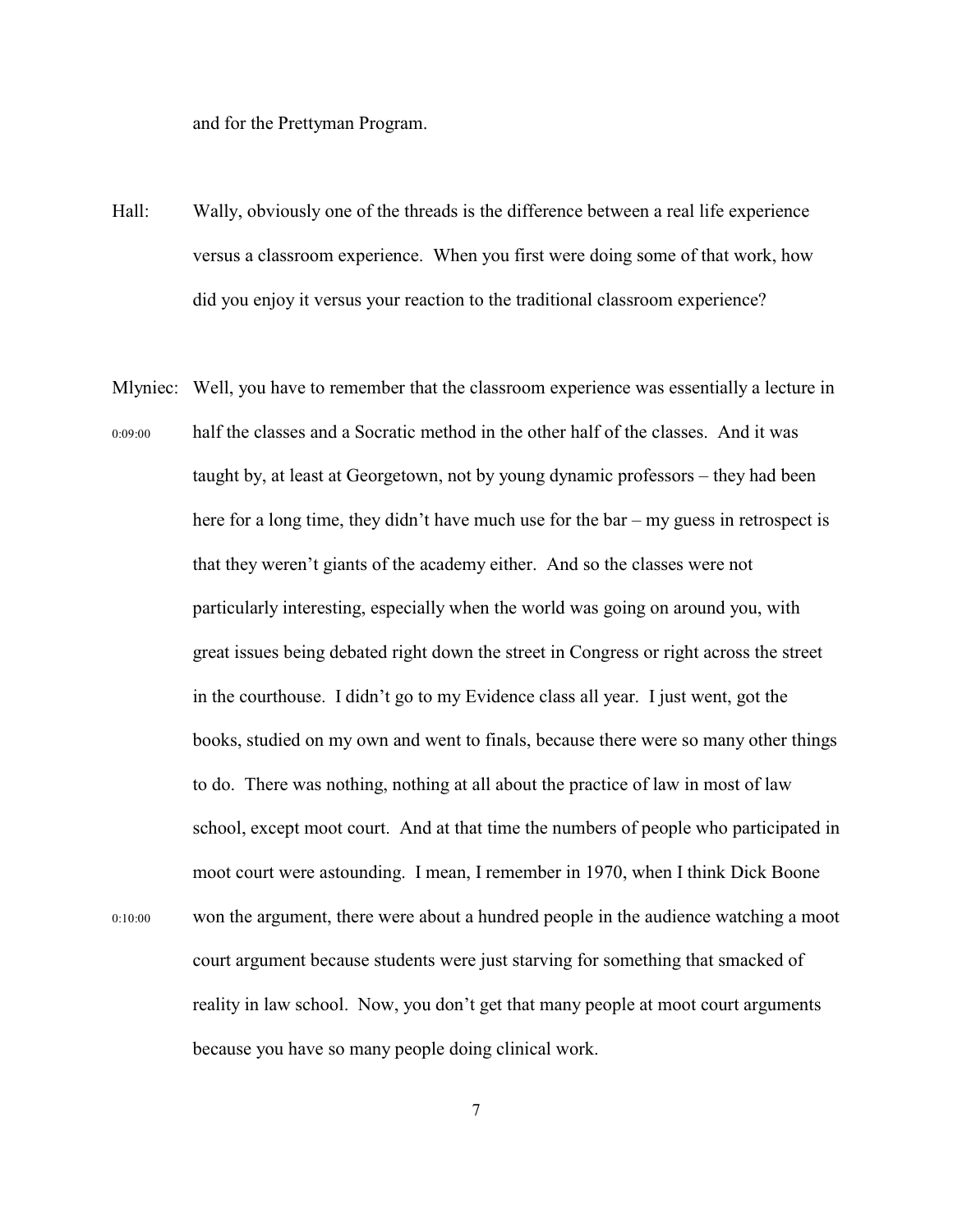- Hall: One other thing, again, because what were the you talk about the leftist politics. Did you sense much [inaudible] responsibility on the part of the law school at that time? Did you have a sense of somehow you should be actively out there helping the poor?
- Mlyniec: Well, as I said, we were a small but vocal minority, and the majority of students who came to Georgetown came here to be lawyers. They didn't come here to participate in great social experiments in the United States. Georgetown also had a lot of immigrants. It had a large night school. It was not a very big school. There were not a lot of women at the time. The school was much smaller than it is now. So it's not so much that the law schools were abdicating their responsibility; I think, like most 0:11:00 educational institutions of that time, it saw itself as actually somewhat removed from the community, and wanted to be removed from the community because it wanted to be able to pursue its research, in a sense unfettered by the prejudices of the moment. So, I would not say – I would not ascribe bad motive to any of the people.

On the other hand, Georgetown, because of this thing in 1968 with the Martin Luther King insurrections, was thrust into the real world in a way that it never was before. Fortunately, we've had a string of great deans since 1953, and Paul Dean and his associate dean Dave McCarthy realized at that point that Georgetown was going to be changing, and this was one of the strings that it was going to pursue in order to create its niche as different from other law schools. David was working on the Bail Reform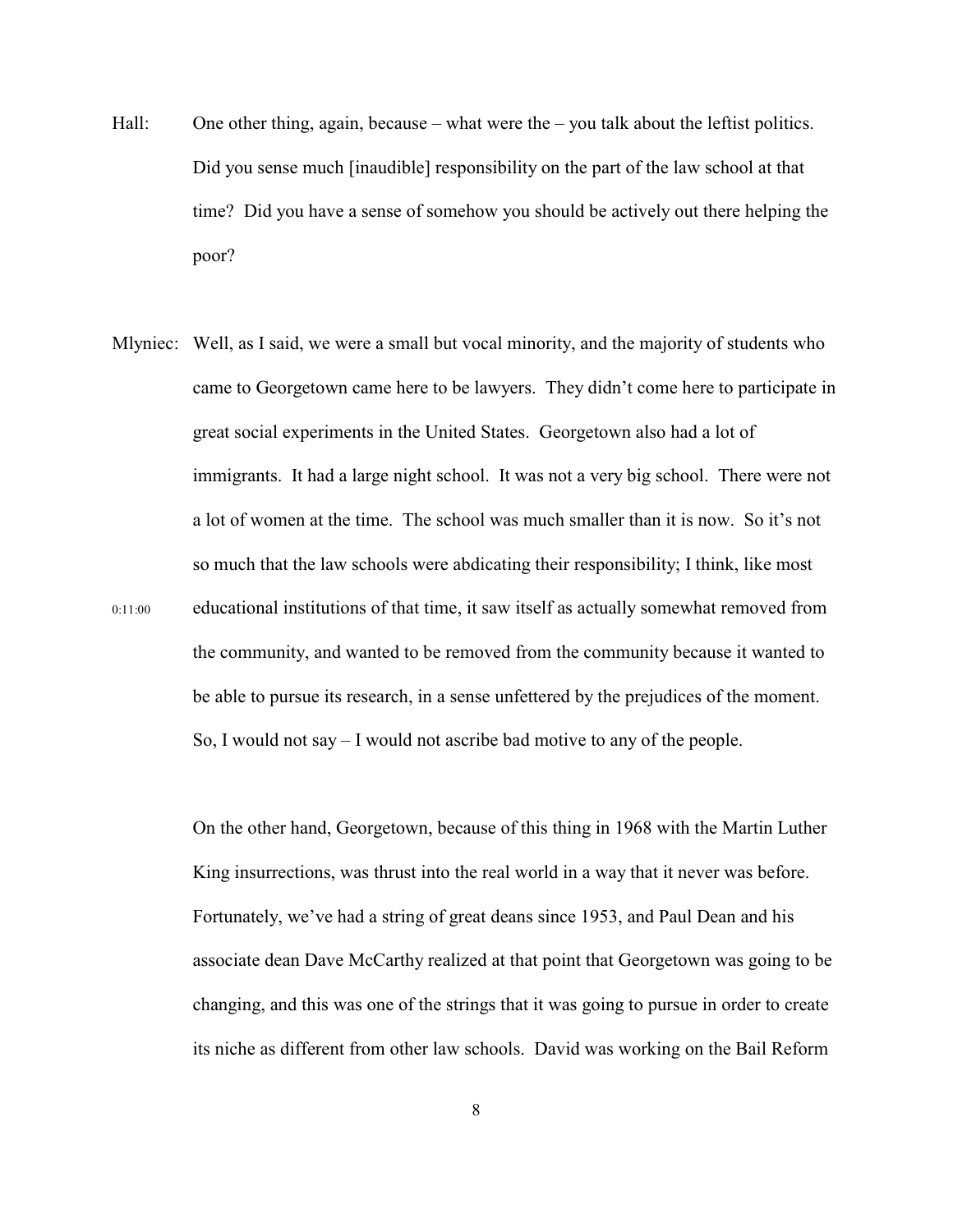- 0:12:00 Act himself at the time. Paul was a lawyer as well as a teacher throughout his career. And they chose to pursue that direction. The deans that followed them were never neutral to that. They were always supportive of the position that Georgetown should be part of the community. Plus Georgetown is a Jesuit school and the Jesuit notions of an intellectual curiosity and a reflective life is part of the mission of Ignatius from the beginning. In fact – a little aside – we have been celebrating the year  $500<sup>th</sup>$ anniversary of Ignatius, and I pulled up some of the earlier Jesuit teaching materials, and it sounded like clinical education. It was really fascinating. I couldn't believe it when I read it.
- Hall: How so, if I might ask?
- Mlyniec: Interactive education, taking education out of the classroom into the community because the Jesuits saw – the Jesuit motto was "Contemplation in Action." And so, it 0:13:00 had a view of how students and faculty reacted that was much more akin to the way clinical students and their faculty react than you would see in the German lecture system of education, and also then taking that into the communities to make it work, which you see till this day in the Jesuits in Latin America and all over.
- Hall: I'd like you to elaborate on one other point. Was it your sense when you finally made it back up from Florida that this experience that so many people had had with the King riots had any kind of lasting change to whet people's appetite for more of that kind of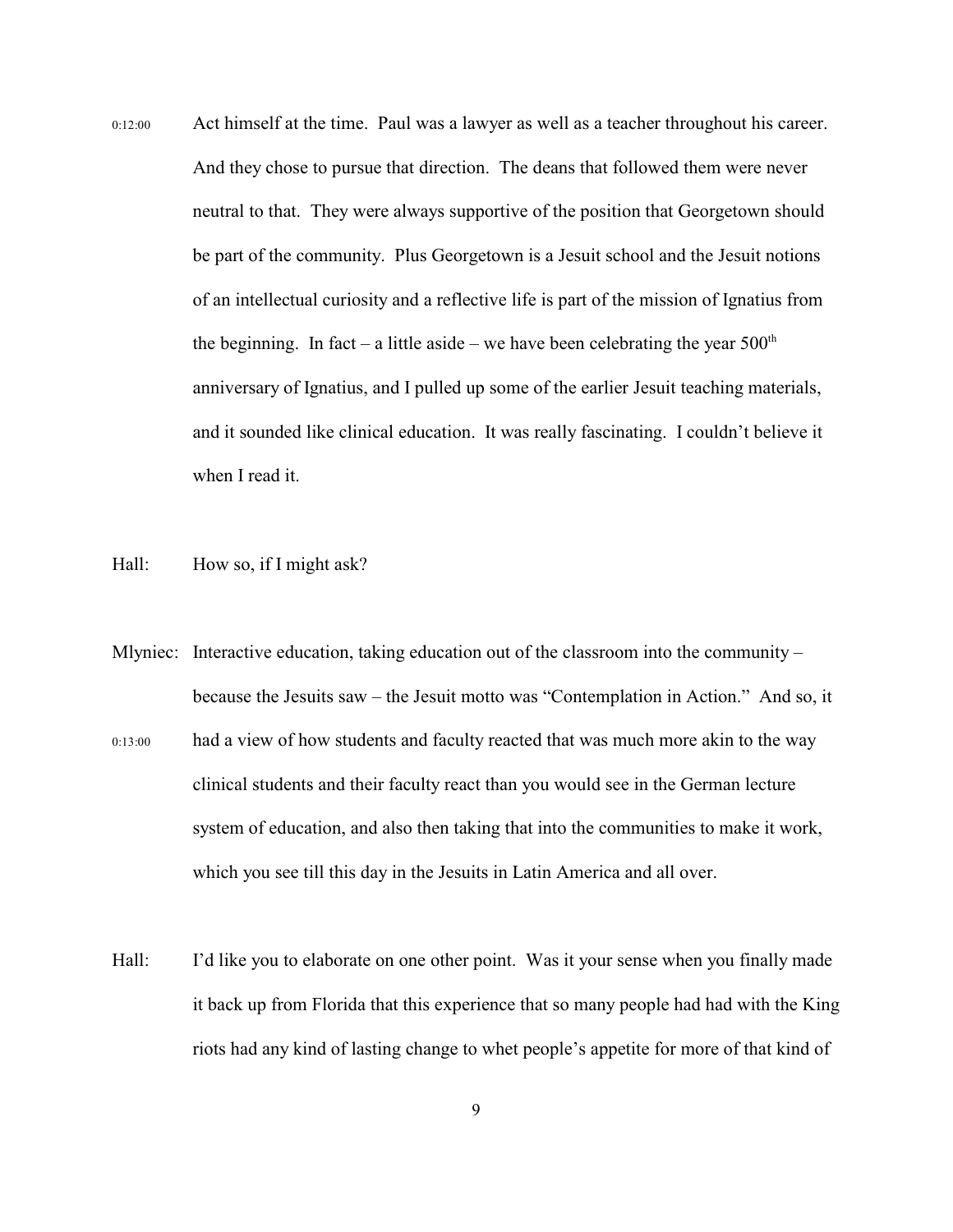work?

Mlyniec: There was no question about it. No question about it. Everybody loved it. It was so exciting. It was so exciting. And it just kept getting more exciting. Georgetown then began – it became, again because it was so central, a location for the Emergency Bail Fund. So, during the Vietnam protests, when people would get arrested, the word would go out through some grapevine  $-I$  don't even know how the word got out  $-$ 0:14:00 that you should send your money to Georgetown via telegram and they will bail your son out. I remember walking the streets with \$10,000 worth of \$10 bills in my pocket just going back and forth to the courthouse, just laying down the \$10 so people could get out of jail at their arraignments.

So, yes, I mean it was there. Plus there were students – there were a group of students at Georgetown – I imagine this was going on at other law schools as well – I know it was going on at AU – who wanted to change the composition of the student body, and so we were creating our own student-run recruitment trips to look for more people like us, because we knew that the law school didn't have many people like us and we couldn't keep the momentum going in a social direction unless we had more numbers. I don't think we were particularly successful about that. I think the students, I think actually of students today there are probably a larger percentage at Georgetown that have a greater sense of social concern than there were back then. But, you know, the 0:15:00 times aren't exciting and so they don't draw out in the same way. Now they go and do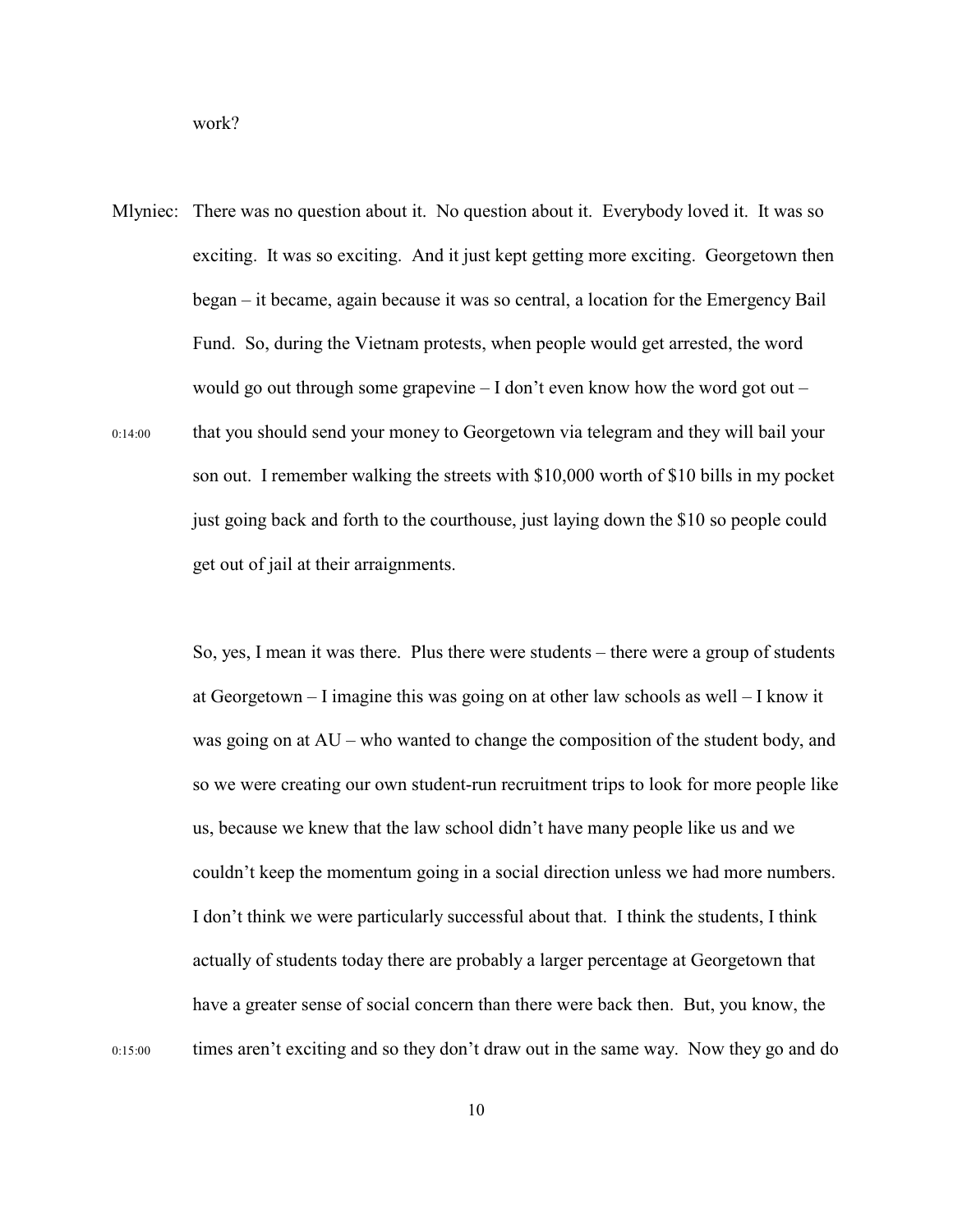their public interest work and their community service work in a very quiet fashion. We were very loud. And you had to be loud then. I mean, Abbie Hoffman told us that "control of the media was control of the agenda" – and we all learned that very well. And so a small handful of students all over this country really changed not only the agenda of the American polity but also, I think, changed the way law schools would view their role in America.

Plus, as clinics developed from the Pincus years, most of the people who came to clinical education came from a legal service or a public defender background. So there was a – whatever might have started without faculty in the early '60s was then – began to be generated by faculty beyond that. I know at Georgetown Bill Greenhalgh was on the faculty. He was our clinical teacher, and the only one. But the deans and 0:16:00 other people, Jack Murphy and other people, had a certain sympathy to what they were doing, and so Georgetown's clinical program grew much more easily than it did at some other schools.

> We're a large program. We're a large school. We have a lot of clinical teachers. But we got that way because the antipathy towards clinical education wasn't as great here as it was in other places. The debate was not yes or no about clinical education; it was always "how" about clinical education at Georgetown, which I think distinguishes it from a lot of other places.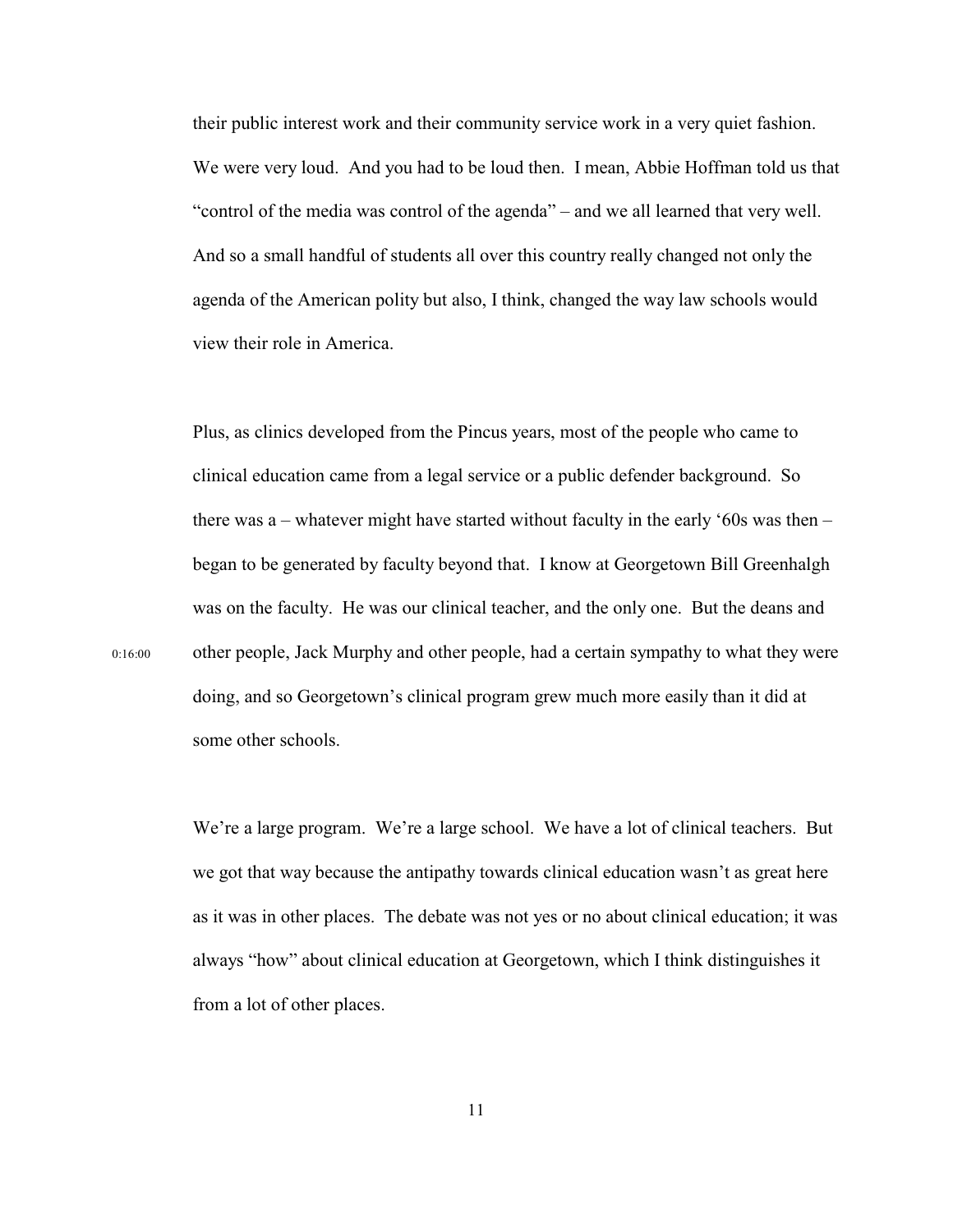- Hall: Between say '68 and the time you left the law school, were there any other sort of big movements forward in relation to clinical education at Georgetown?
- Mlyniec: Not before I left the law school. As I said, I graduated in 1970 and it was in 1971 that law school began to set up its own individual clinics. So you have the Prettyman
- 0:17:00 Program in 1960 as a graduate program, Law Students in Court, which is a consortium with all the law schools, and then, in 1971, we begin the true in-house clinical experiences at Georgetown, Institute for Public Representation, Criminal Justice Clinic. I believe Street Law may have been '72, the Juvenile Clinic '73, and the Administrative Clinic in '76. So between '71 and 1980 we had a large period of growth in the numbers of programs. Then from '80 to '85 we had the beginnings of the debate of about integration of clinical teachers into the faculty. By 1990, you've got complete parity except tenure, and '93 everybody is on the same tenure track. So it's been a pretty steady progression with great planning by the deans, and my predecessors as associate deans, on how to get to this place. They always knew sooner or later we would get there. Nobody knew how long it would take, but actually it took shorter than I ever thought it would take.

0:18:00

Hall: Wally, from the time you left in 1970 to when you came back in '73, tell me a little bit about that and then what actually brought you back to Georgetown.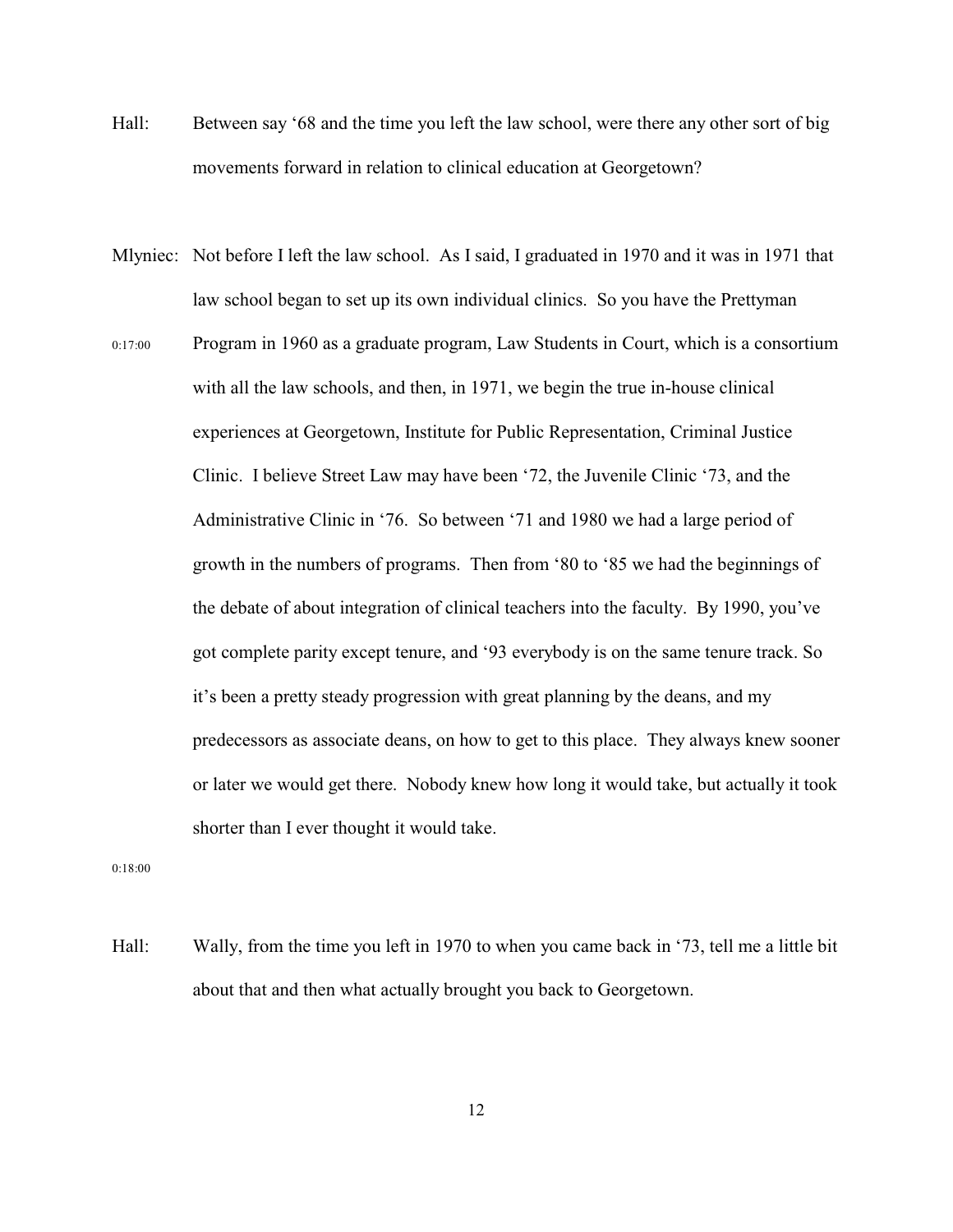Mlyniec: Well, it was sort of interesting. I had – before the Chicago convention in '68, I had gone to Alaska to work for Ernest Gruening, who was one of the three senators who voted against the Gulf of Tonkin. I worked in his campaign until he lost the primary. It was – Bobby Kennedy then got killed in June. George McGovern I believe announced in July. He also voted against the Gulf of Tonkin, so I came back to work in that political system. In 1970, another guy in Alaska whom I knew chose to run for the Senate, for the seat that Ted Stevens now holds actually – held it since 1970. So I 0:19:00 went up to work for him in Alaska again. I stayed there till about November, until the election was over, came back to Washington just on a social visit, and Addie Bowman, who was a faculty member here whom I had worked for, asked me if I wanted to work on a comparative study of the ABA standards on criminal justice as it related to the District of Columbia courts. And I took that job for the next two years and, in performing that job, in order to understand how the law really works, I wanted to start trying cases.

> But there was a conflict of interest statute that precluded me from doing the adult criminal work, but did not preclude me from doing the juvenile delinquency work. So I began while I was writing the study over two years to also practice law in the juvenile court. And the juvenile court then was a very strange and interesting place.

0:20:00 There were a couple of public defenders, and then the rest of the lawyers were all retired government employees. And so the level of practice in that court was appalling. People still hadn't come to grips with the due process model. Gault was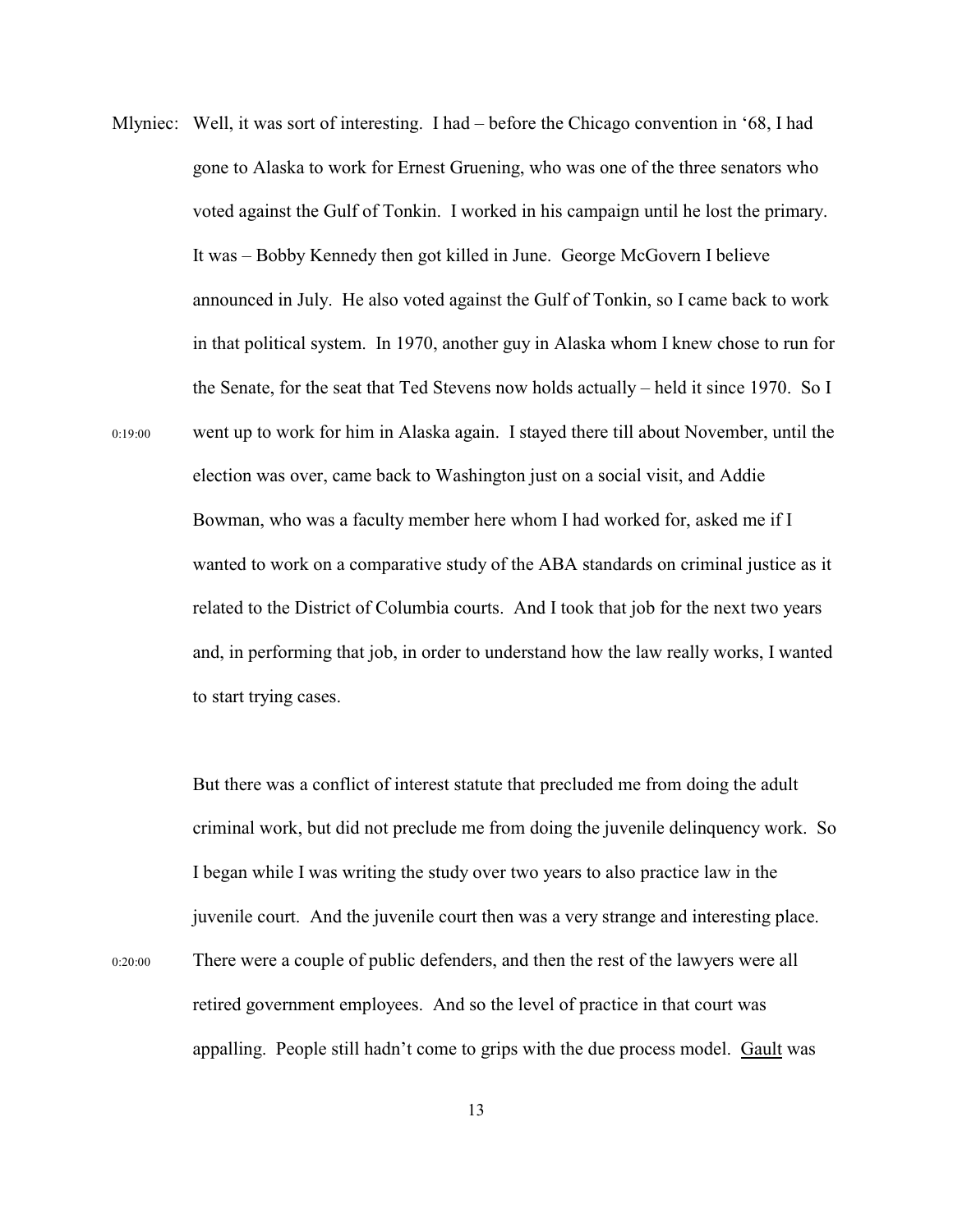now three or four years old by then. The city had changed its statutes to comply with Gault, but you'd still walk into the courtroom and you'd hear lawyers ratting out their clients because they thought they should be treated rather than acquitted, even though there was the evidence to acquit. So I became very interested in this, the irony of having these lawyers standing there actually turning in their clients. It made no sense to me.

During that period, Judy got the money from Cafritz to start the Juvenile Clinic. She wasn't a trial lawyer. Addie and Bill wanted to make sure that the Juvenile Clinic would proceed as a clinic and not as some sort of theoretical think tank. So they encouraged me to apply to the job. I have to say my record in law school did not 0:21:00 commend me to a faculty position anywhere on Earth, but there were – Judy didn't have many people to choose from because there just wasn't anyone who really was capable or qualified to do this job. I'm not sure I was back then. I had only been practicing for two years. I wasn't much older than my students. I knew the law better than them. I didn't know anything about clinical education, and back then I don't think anyone really did. We knew about public interest law, we knew about being public defenders. We practiced what Bill Greenhalgh called "tennis-shoe law," which is get into court, get as many clients as you can, get them out, and come back and get some more clients. And so what had happened in the early years of clinical education was that we really weren't educators who used cases as the stuff of our education; we were lawyers who brought a legal service organization into the law school to use their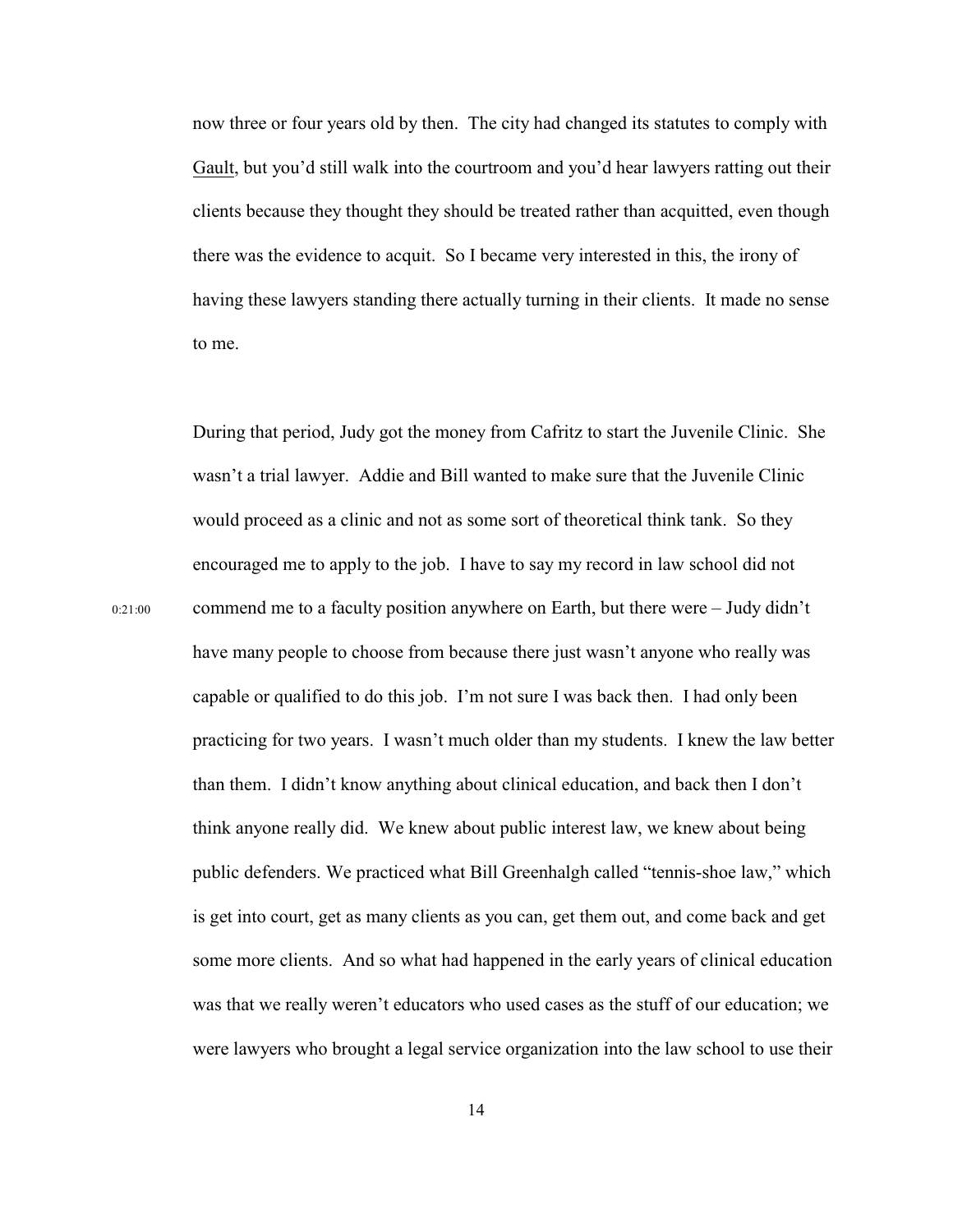So I came to Georgetown as probably a pretty good average lawyer. I was two years out, but not a great lawyer. But I knew the area, and I could practice in the area, but I wasn't an educator. I knew what I didn't like about law school, but I had no idea what clinical education was other than trying cases. And you could – if you looked at our dockets back then you could see the difference. Back then we had – I had 26 students, and I had one graduate student to work with me. We practiced law as it applied to children across the board. We did adoptions, we did custody, we did neglect, we did abuse, we did delinquency, we did educational – students were carrying eight, nine, ten cases a semester. Now I have 14 students, they carry two or three cases a 0:23:00 semester, and they do delinquency work because now we do education at Georgetown. We don't sell ourselves in the legal service office, and that was part of the progression.

> In order to be accepted at the law school we had to make those choices. A lot of people didn't like them. But there was less bloodletting through that process at Georgetown than there was at other places. No one, as I recall, no one ever lost their job in this transition, whereas in other schools people were meant to – made to compete for their jobs, as the nature of the job changed. Georgetown never did that. And it was, again, sort of a testament to the way things were moving at Georgetown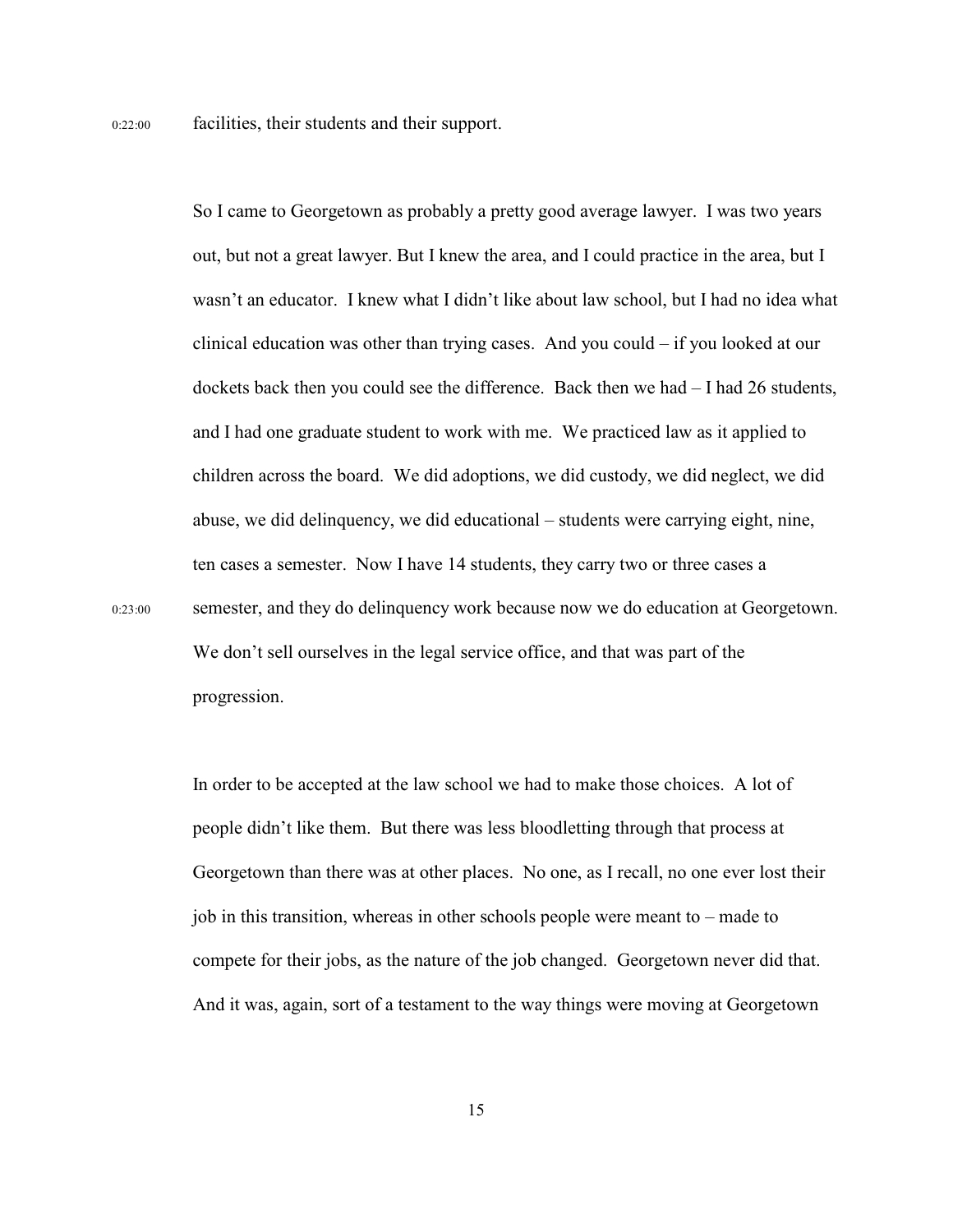that nobody disagreed with what we were doing. It was just how to figure out the best way to do it.

- Hall: Wally, if I could ask you to sort of recreate that first year. You're now sort of professor –
- Mlyniec: [Inaudible] Oh God.
- Hall: and you got these kids coming in and there is no real curriculum. I mean, how did you start, and how did this unfold and what do you remember about it?
- Mlyniec: Well, I had I was fortunate in that the Criminal Clinic had started two years earlier, 0:24:00 so I had the beginnings of a criminal curriculum. Judy had also been writing in the neglect and abuse work, so we at least had the materials to develop a curriculum. Georgetown had a rule that you had to spend four hours in class for a five- or sixcredit course with clinics. So we knew we had to create four hours worth of case work. One of the things we did then that we do less of now is we believed we had to reteach the entire body of criminal laws. So we had students reading 500 cases the first week that they were here. We had a boot camp orientation period that is now one week long. It used to be two weeks long, and they'd be reading 30 cases a night for classes the next day that went from 9:00 to 5:00. And of course, you know, I was reading them just as fast as they were – I knew some of them, but I didn't know them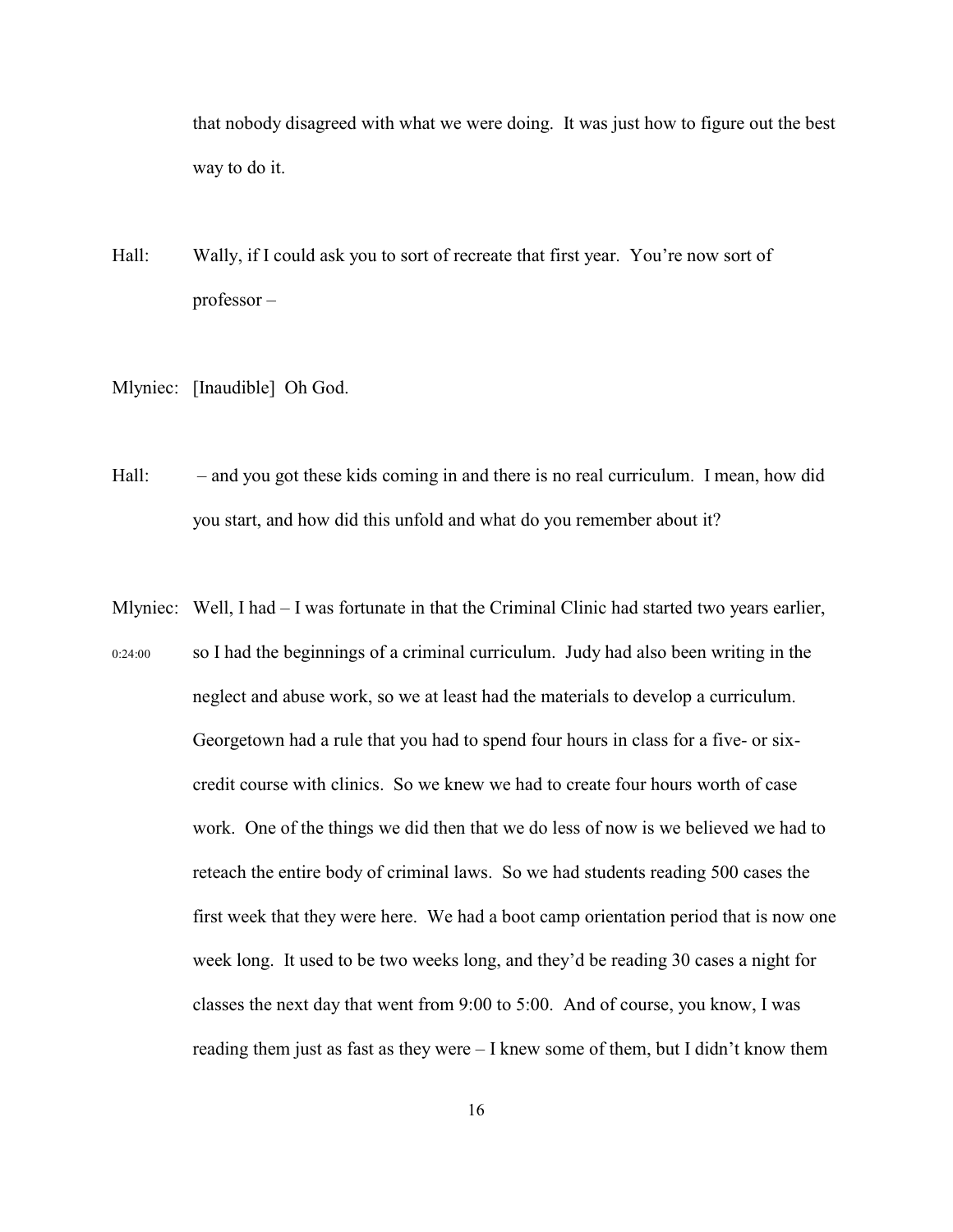0:25:00 all. And we just made it up as we went along, you know. We knew they had to learn evidence. We knew they didn't learn evidence in their Evidence class, at least in the way that would make it useful, so we created evidence games, you know. We just said, Well, how would we teach hearsay? – here are the nine hearsay rules and exceptions. Let's just create little vignettes and see if they can test them out. And then we'd do a videotape so they'd watch the videotape and they'd have to jump on their feet and object when they heard an objection.

> We had – also, the thing that made it difficult back then is you were experiencing the criminal law revolution. So the law was changing everyday, and you had the chance to change it. So you were not only learning the law, you were trying to figure out all sorts of ways to expand it, and make the exclusionary rule bigger, expand Miranda, expand Wade.

I remember it was so hard. It was so hard, I remember. And it was not an isolated occasion where I'd go to someone's house on a Friday night for a party and I would 0:26:00 just fall asleep on the floor at 8 o'clock, because we worked literally around the clock. We were all young, we were all single. There was no line between our work and our life, because we hung around with people doing the same thing. I mean, we all knew each other from the different law schools. We were all doing some sort of public interest work, whether we were doing it in law schools or not. And so there were no lines, you know. You'd be working, and you'd take your work and your student over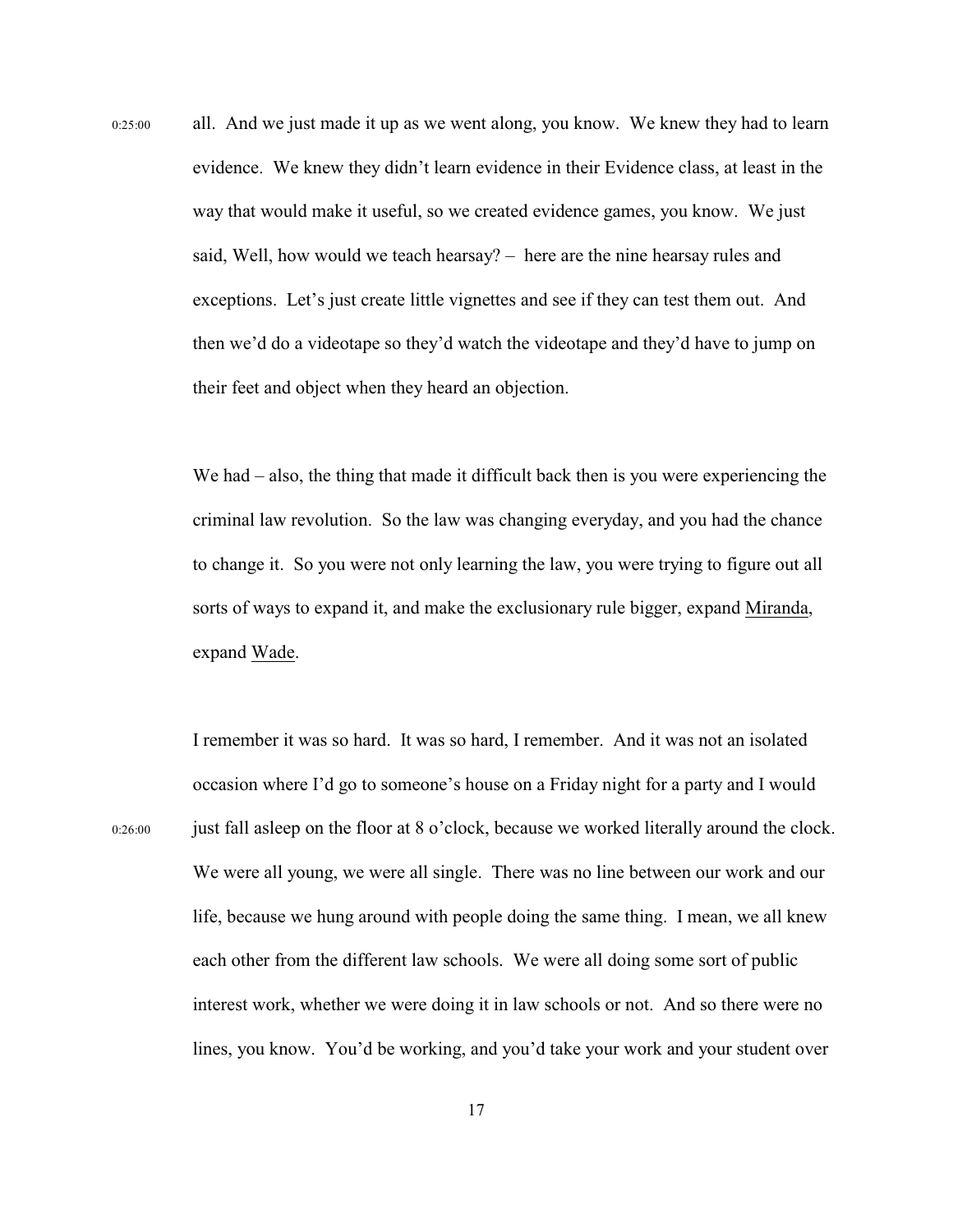to whoever's house you were going to that night for dinner. They'd be welcome at the table. People would all talk about the case, and then the two of you would go off in the other room and work on the case and come back the next morning at 9 o'clock.

It was a staggering amount of work for everybody. I don't know – you know, I don't know how we did it. I know we had a lot of energy, you know. But, you know, it is hard. It's hard to think about it back then. I think it's in some ways easier to develop 0:27:00 a curriculum now, but it is harder to actually do the teaching. There's so many things you can choose from to develop a curriculum now, but if your goal in teaching clinical education is the reflection on the practice as opposed to just the practice, that's a much harder thing to do, in part because the students, they don't want that. They don't want to take the time. They want another case. I don't know if you are going to censor this or not, but I remember in the '70s I [inaudible]. I'd gone to some clinical conferences learning about this feedback thing and deconstructing a case, and I remember one person coming in and [inaudible] say – we started going through this, and he looked at me and said, "Hey man, fuck the feedback. Give me two more cases. There are people who need law," you know.

> So – and I didn't know what I was doing. I didn't know what I was doing on the feedback except what I was learning at the one or two clinical conferences I had gone to or talking to Sue Bryant or Elliott Milstein or some of the other people who were doing this at the same time. But that's a hard thing to master and even now, you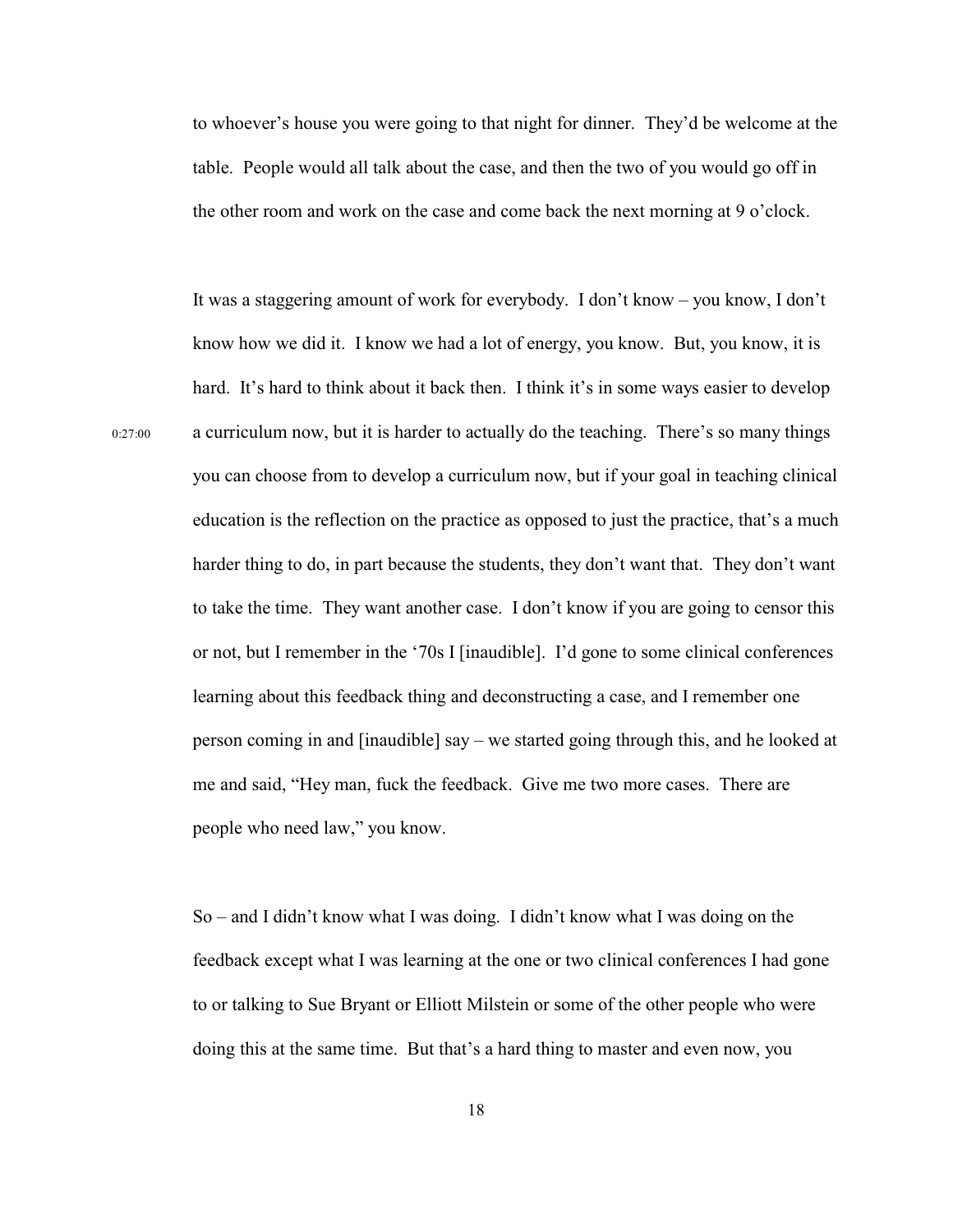0:28:00 know, you get newer teachers in the clinical education. We still have this fellowship program that we use. That's the hardest thing. We had a meeting of fellows the other day asking what the hardest thing was through the semester, and what one of them said was, "Well, I came here fairly confident that I could practice law, and I thought I'd be able to teach that, but that was so hard. The transition from knowing how to do something to teaching somebody how to do something, and then both of you tearing it all apart to try and figure out if you did the right thing – because it's the hardest thing I've ever done in my life as a lawyer." And I think that's the case. I think that's the case.

But back then we were mostly worried about practicing law. We saw the whole world divided into the haves and the have-nots, the political right and the political left. The haves and the have-nots on the political right and the political left merged and your goal as a young radical, oftentimes National Lawyers Guild lawyer, was to help all the 0:29:00 people in the world. And you felt you could. I mean there was a certain invincibility and knowledge that we could win this. The law could actually solve all these problems if we just figured out the right way to do that. So we worked 24 hours a day.

Hall: During that time, obviously it's kind of a wild and woolly way to tackle law, but –

Mlyniec: It was.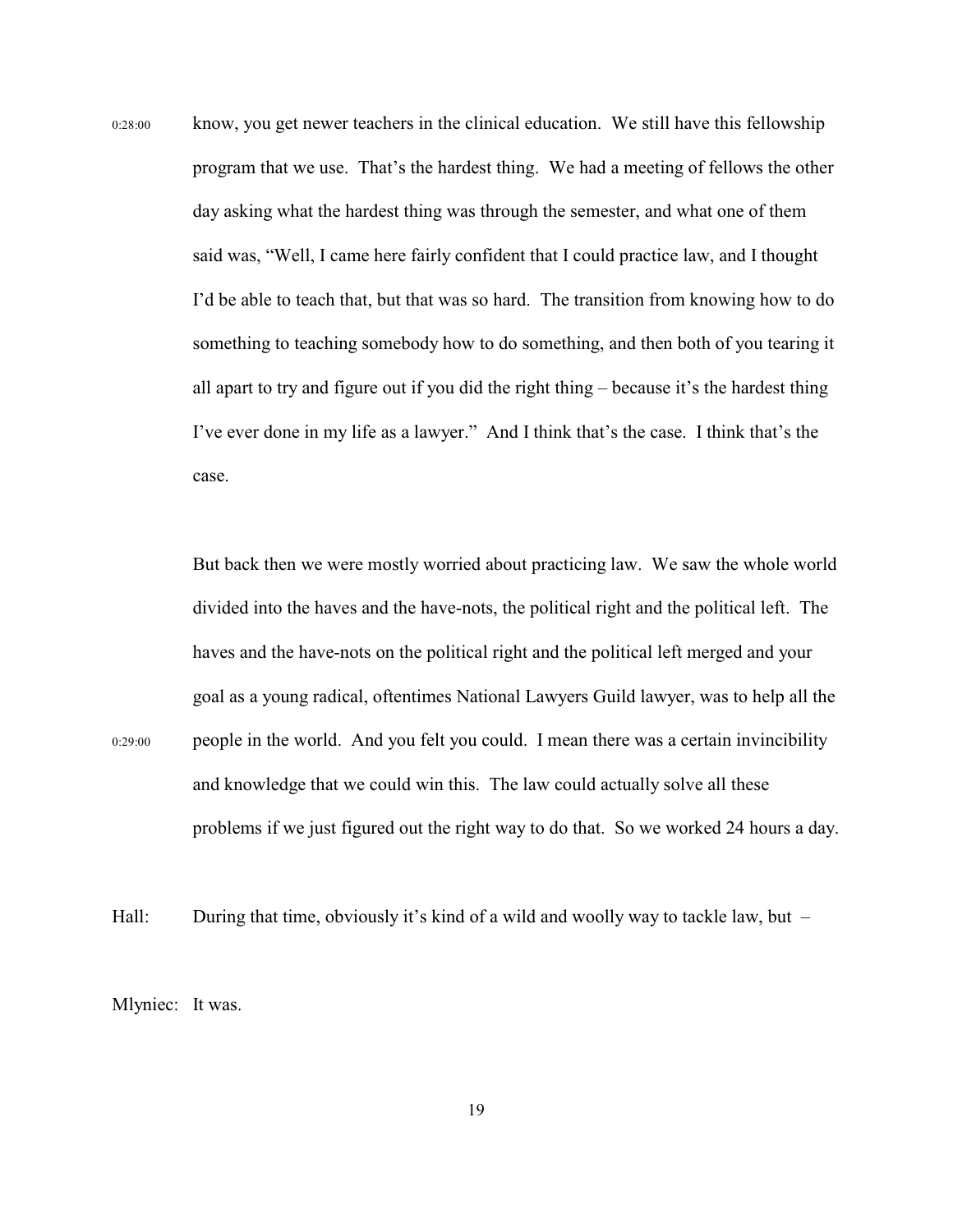- Man: Looking back, to what extent was that a good model or a bad model? I mean, to what extent did it work and to what extent did it not work?
- Mlyniec: It was a great model of living. If you were a young person, I cannot imagine a better time to be alive – great events playing out on the world stage, students being invited to participate in that. The law being the engine, that was what at least we believed at that time, could change it. That government could change these things and if you – people were young in government back then. They were not – there's always Strom Thurmond, he's always been around. But I mean there were a lot of young 0:30:00 congressmen. The president was Jack Kennedy, at least at the beginning of that era. Bobby Kennedy was around in the '60s. I mean these were young people. And you felt that – you know, Bob Dylan talked about that, "don't trust anybody over the age of 30" – right? Well, we all believed that and we felt that that was okay because we could actually make those changes. It was so exhilarating. But to build a true educational program over there – we didn't have time for the reflection. You just went from one crisis to another, and every kid was a crisis for us because every kid was in trouble.

The city at that time, the local government, was so bad. The welfare system, the housing system, policing system were so bad that there was just immense amounts of work to be done. And we had amazing successes. I mean, the Law Students in Court Program in many ways was responsible for all the changes that gave tenants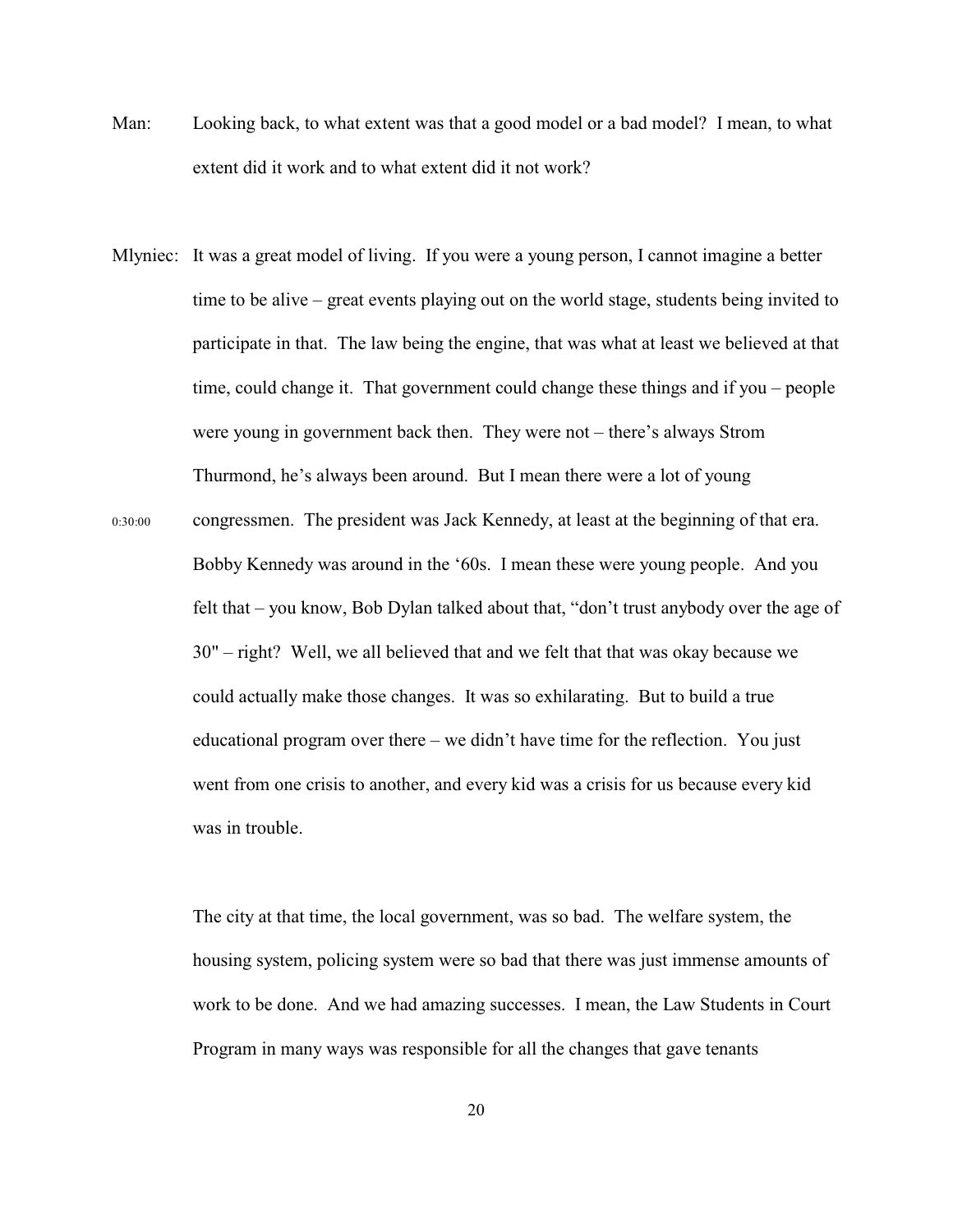0:31:00 protections. Florence Roisman and the Law Students in Court worked in tandem on these things and wrote an entirely new, progressive landlord-tenant law. The Juvenile Clinic was winning victories and expanding the rights of juveniles. The Institute for Public Representation was into disability work and expanding the rights of disabled people, and other civil rights cases. Our clinic challenged the post office on race discrimination, you know. These teachers were just my age. So you felt you could have these successes. But it was – it made it hard to take the time to reflect because you just wanted to move ahead quickly.

Now, you know, there is more measured responses to everything – probably hard to say which is better. I think sometimes vast explosions of chaos produce great things in other eras. Methodical plotting, rationality, creates successes. And I think righ  $0.32:00$  now we're sort of – we're not in a period of excess. And it is not as exciting, you know, but I'm too old, I couldn't take it anyway.

- Hall: Wally, of the cases that you guys handled for the Juvenile Clinic, are there any few that really stand out in your mind as having made a lasting change or just had an enormous impact on people who worked with them?
- Mlyniec: Well, you know, I have this conversation with judges often. My sense is that the cases in which you succeed are the cases you know nothing about. And for the most part most kids get through juvenile court and you never see them again, and so you don't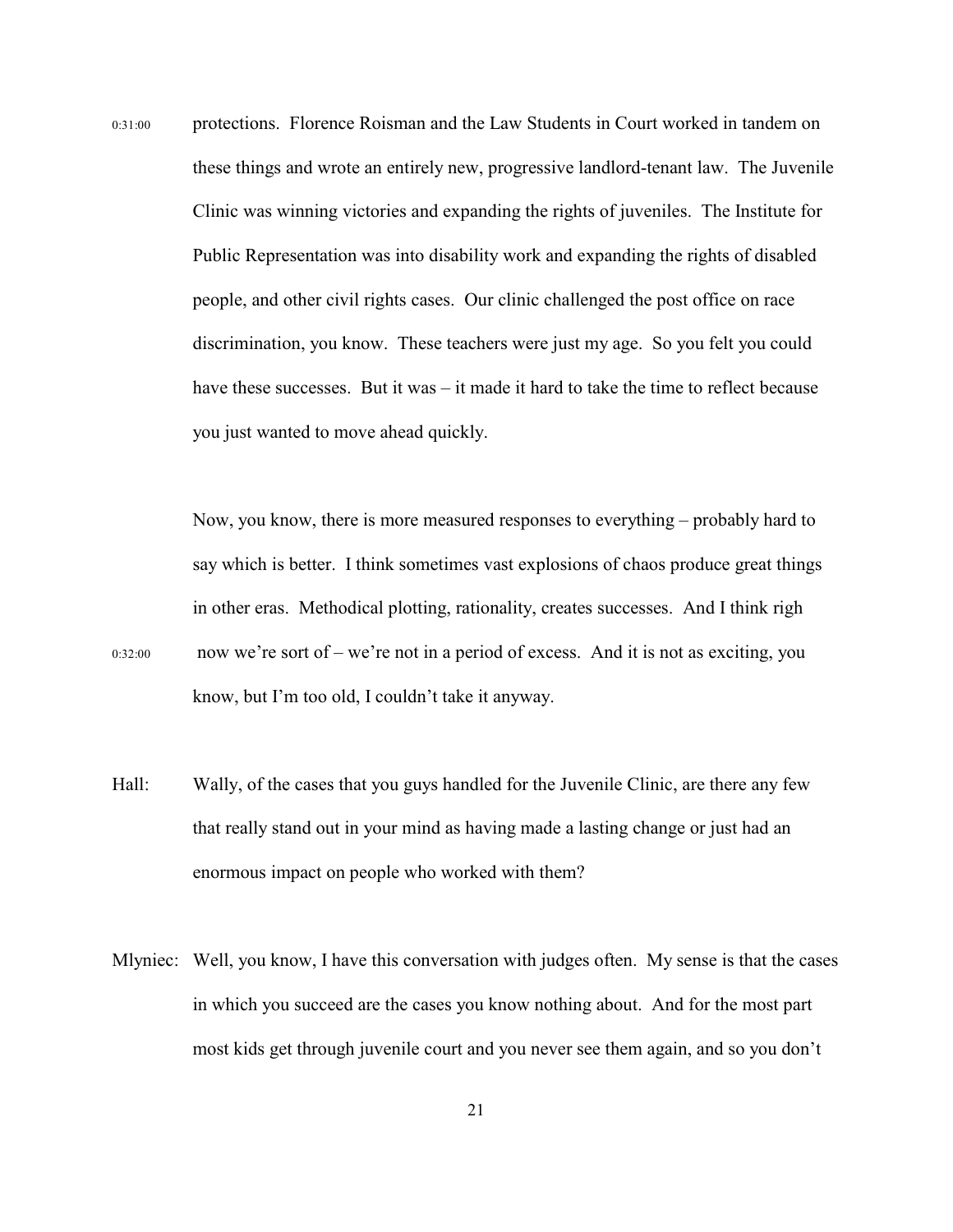think of them as a success. You remember what you perceive as your failures more in criminal law: the person you were sure was guilty was innocent and got found guilty; the first of your clients who gets killed. You remember those more.

But the one case that will forever stand out in my mind is a class action we brought 0:33:00 with the Children's Defense Fund, on behalf of kids who were determined to be handicapped in the neglect system. There were 450 kids in this class when we started out, and the prognosis for all of them was institutionalization for the rest of their lives. We took the case and ultimately got a consent decree where every one of these kids was going to be re-screened. And the goal was to make sure no one was put in an institution even if they were in a near vegetative state. They would be put in something else. And we didn't accomplish that last part with everyone because as the case matured over the years – it went on for – in fact there is still one kid left in the class – it went on for years. We realized that there were going to be some kids, for 0:34:00 example near drowning victims, who it would be very difficult to find a family to take this child in because they need total 24-hour care, and individual houses would not probably be the best and efficient way to take care of these kids. So we backed off from that. But I'm the monitor of that case for us, and I can't tell you how many of those kids are now in college, how many of those kids are now fathers and mothers, how many of those kids had a handicap that they lived through and, because somebody put the money and the effort into it, they overcame whatever disabilities that that handicap might have provided for them. I remember that every day. I mean,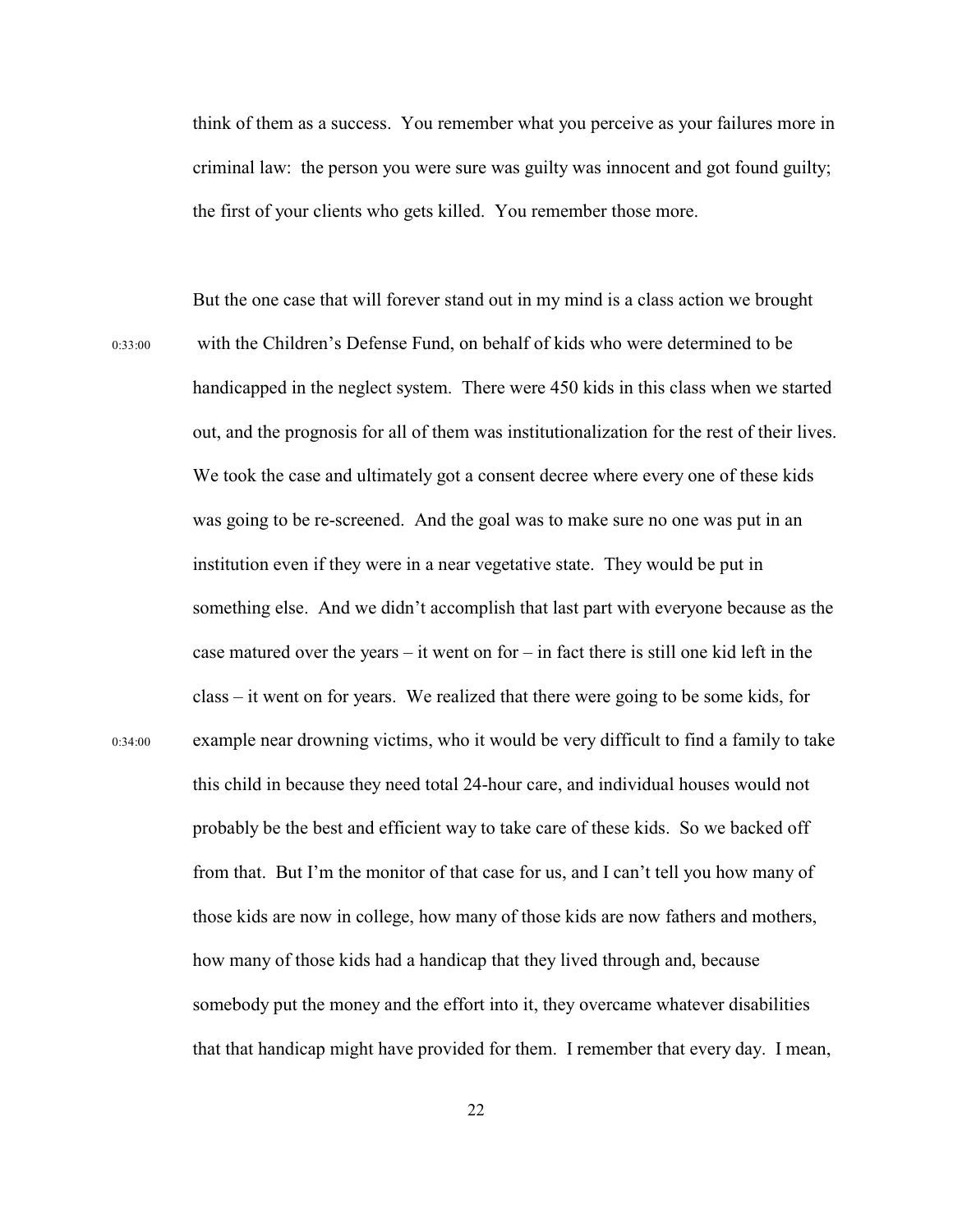these 450 kids were destined to be placed in the trash heap of the District of Columbia, and we stopped that. We stopped that, and the vast majority of them went on to live lives. They are probably walking the streets of D.C. You see them everyday and you don't even know who they are, all because of this lawsuit. And that's the one that I will always remember. That's the one – I'm very proud of that case. The lawyering was good. Children's Defense Fund was, of course, great to 0:35:00 work with. And that's the one that will always be there as the major accomplishment of this program.

- Hall: Wally, before we sort of move on to the evolution of the program, it actually seems like a good time to ask a question that Sandy had posed, which is: How would you first and foremost define clinical legal education? Do you think of it as a pedagogy or a movement or  $-$ ?
- Mlyniec: A movement. I suppose it is a movement. It is an element of a cult. But it is  $-$  it's really an educational device that uses an actual client and that client's case as a laboratory for the study of the role of being a lawyer. You cannot do that unless you are well-grounded in the theoretical law. But the theoretical law comes to life, just explodes for the students' understanding – in the students' understanding when they actually get to test that. People ask me – say to me, "Well, you can only do public  $_{0:36:00}$  interest law." But that's just crazy. There is – you give me a tort case, I'll do a – teach a tort case clinically. You give me a contracts case, I'll do a contracts case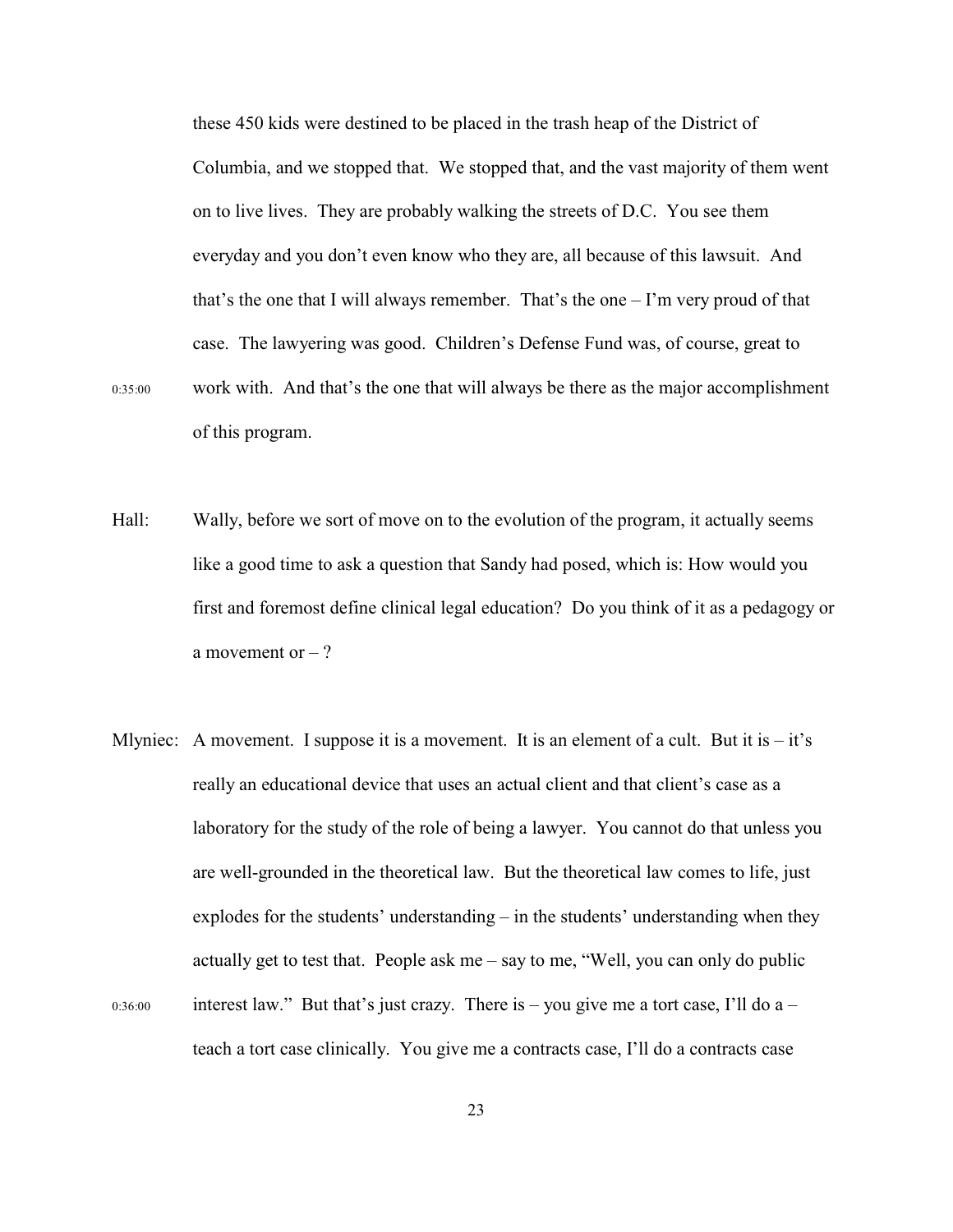clinically. You can do any case clinically. Some of course are more efficient to do in other ways, and at Georgetown we have the requirement that we only do cases for the underrepresented. We don't do them in the larger commercial sphere. But you can do them all because it's essentially a method.

And that method is to take the client and his case and study it from five different levels of abstraction, do the case and see what comes of it. Now there are some critics, even within our own movement, that say you cannot study what you are a part of. It's sort of like quantum physics – your very presence changes the dynamic. Well, to me, you know, that's absurd, because in all life you are either – whether you are 0:37:00 claiming to be a participant or not, you are a participant. If you teach law in a classroom, you are as much a part of the analysis of that program as you are in a clinic. The mere fact that you are not participating in it sends a message about what this law has to mean. So to my mind it remains a method. It's a method that I think has certain efficiencies and certain inefficiencies. It's a method that probably should not be used in the first year of law school, because I think students need to understand how one thinks about the law theoretically and how one analyzes how the law develops in, at least in this legal system. But after the first year it seems to me that that's where clinical education kicks in, and you can do that in any number of forms. You can do that in-house, you can do that through externships. You'll learn different things in each program. I myself don't call externships clinical. I think externships are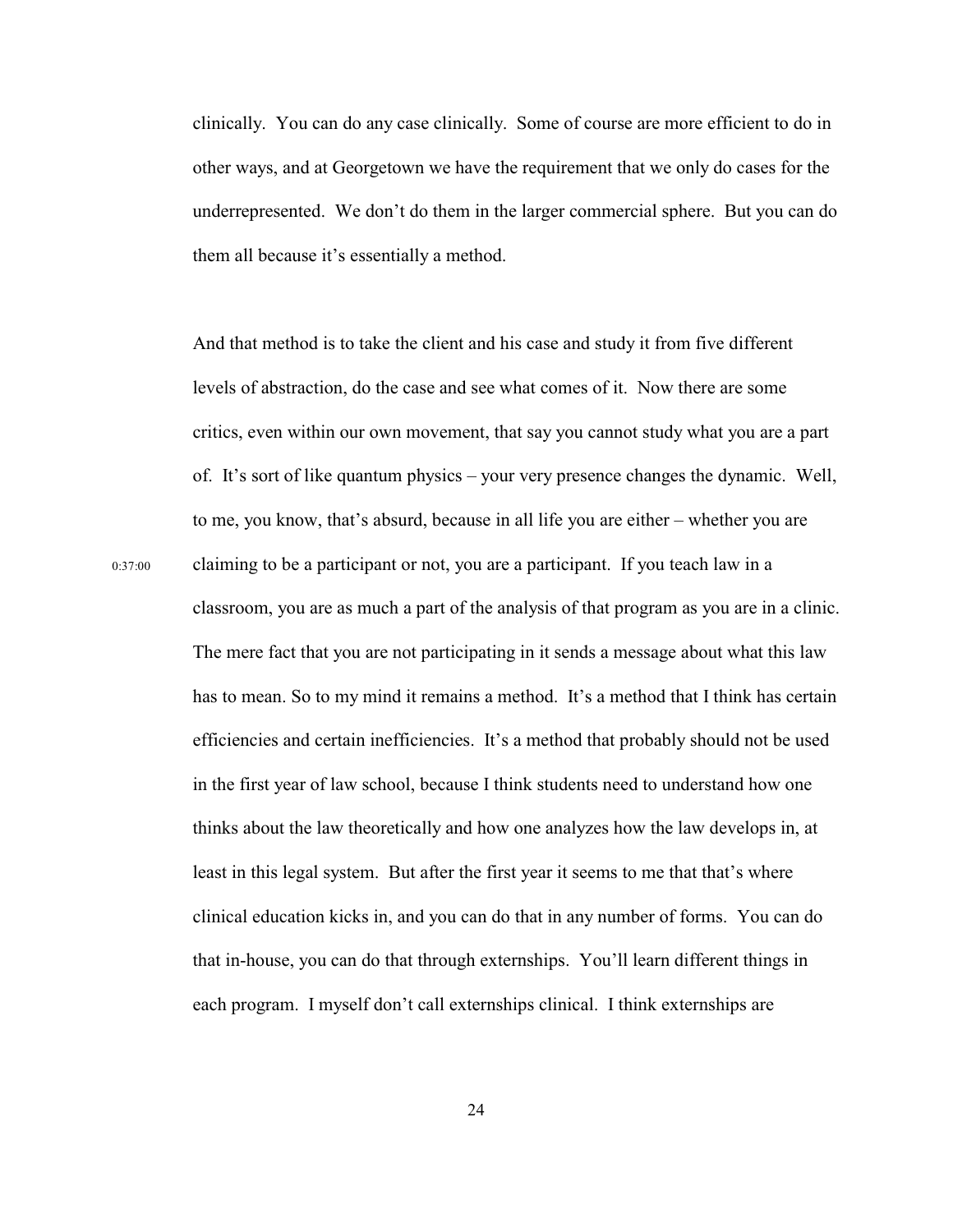- 0:38:00 externships and shouldn't be confused with the pure live-client in-house representation. But that's not to say that you couldn't have a good experience. You learn something different by taking the law and applying it in those various ways of doing it.
- Hall: Actually, if I could ask you one point, to elaborate on that point, what is it about the live-client in-house program that separates it out from all other sort of experiential programs?
- Mlyniec: Well, with the live-client in-house, number one, is, you can control people's experiences. So you can make sure that everybody is studying the same thing at the same time. Second, clinical education is an extremely inefficient way to practice law. And so if you send students out to an externship, it will not be efficient for that program to teach clinic, or to teach law in a reflective way. What they will teach is the 0:39:00 practice of law. But if the supervisor in the externship were to spend the amount of time in reflection, in planning that we spend, it would disable their organization. We say it takes us five to six times as much time to try a case with a student as it would to do it ourselves. So if I am going to send ten students to an externship, and there is going to be a supervisor from the externship doing that, first of all they probably can't do it with one, and they're going to need two. And those people are going to have to spend full-time on it. So the externship institution has lost – effectively lost those people if they do what we want them to do. And so my observation has been for the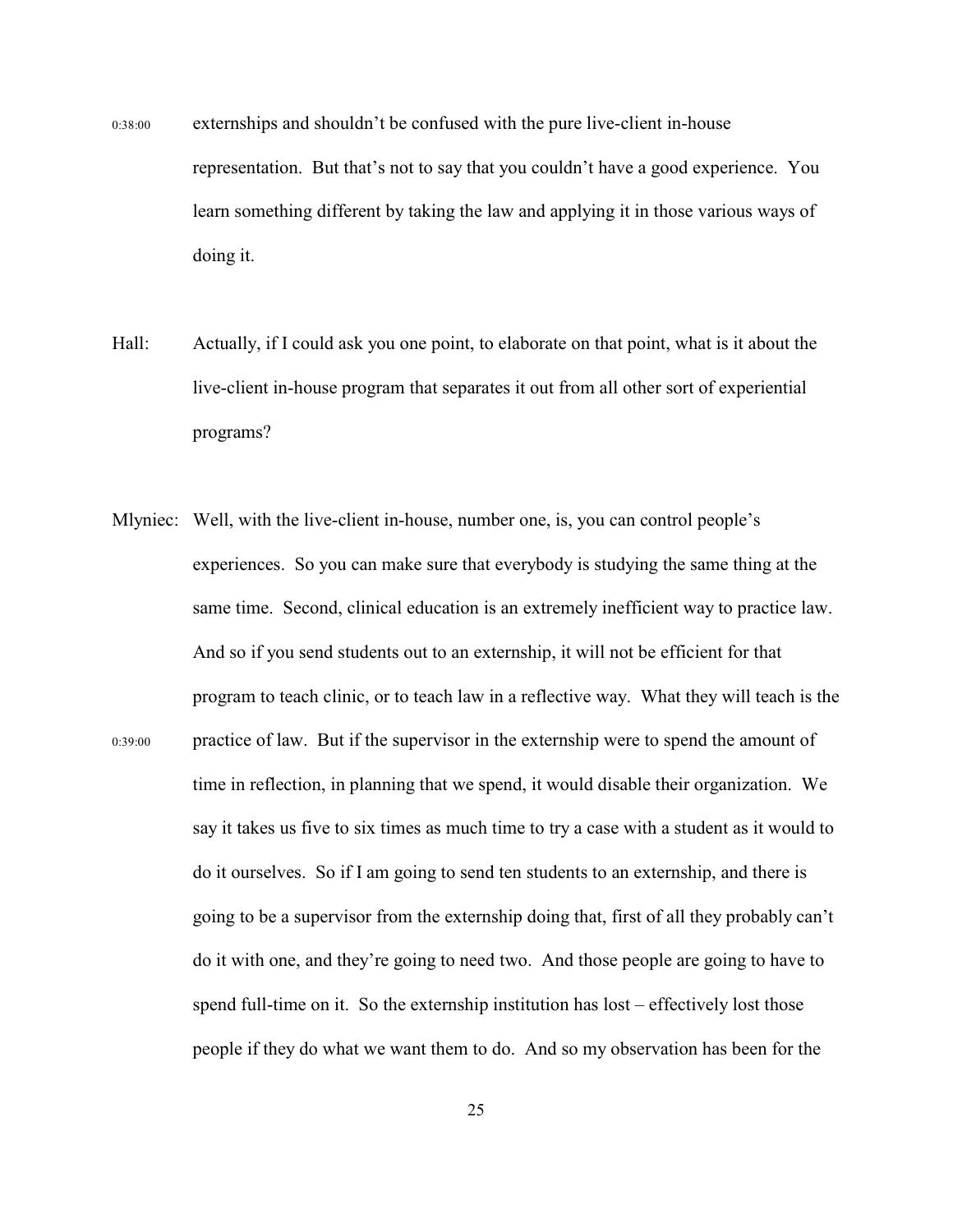most part they don't do all that reflection. They do spend time teaching people to be lawyers the way a training director in a legal services organization would teach them to be lawyers. Nothing wrong with that, but it doesn't give them time to step back and take it apart. And I think that's why they're different.

Is one better than the other? I think that has to do with your personal proclivities and 0:40:00 the goals of your program. I like in-house clinical education better than externship from my personal perspective, because I can control it better and have a better sense that the whole class is moving in the same direction at the same time, and I don't have to worry about what's going on for this kid who just happens to be in a different part of the office as he might be in an externship.

- Hall: Coming back to Georgetown, you know with the Ford money started or, I guess was, in fact, the juvenile program funded by Ford money or  $-$  ?
- Mlyniec: You know we got  $-1$  studied this not so long ago we never got any of the Pincus money, which is sort of interesting. or any of the CLEPR money. Pincus gave our Prettyman Program Ford money before he was at CLEPR. The others of our program developed with different grants. The Juvenile Clinic had Meyer money, Cafritz money, and LEAA money. Criminal Clinic had some LEAA money. But 0:41:00 Georgetown very quickly began to shift off of soft money to hard money, so that now
	- all of our programs are hard money programs. And we won't start a new clinic unless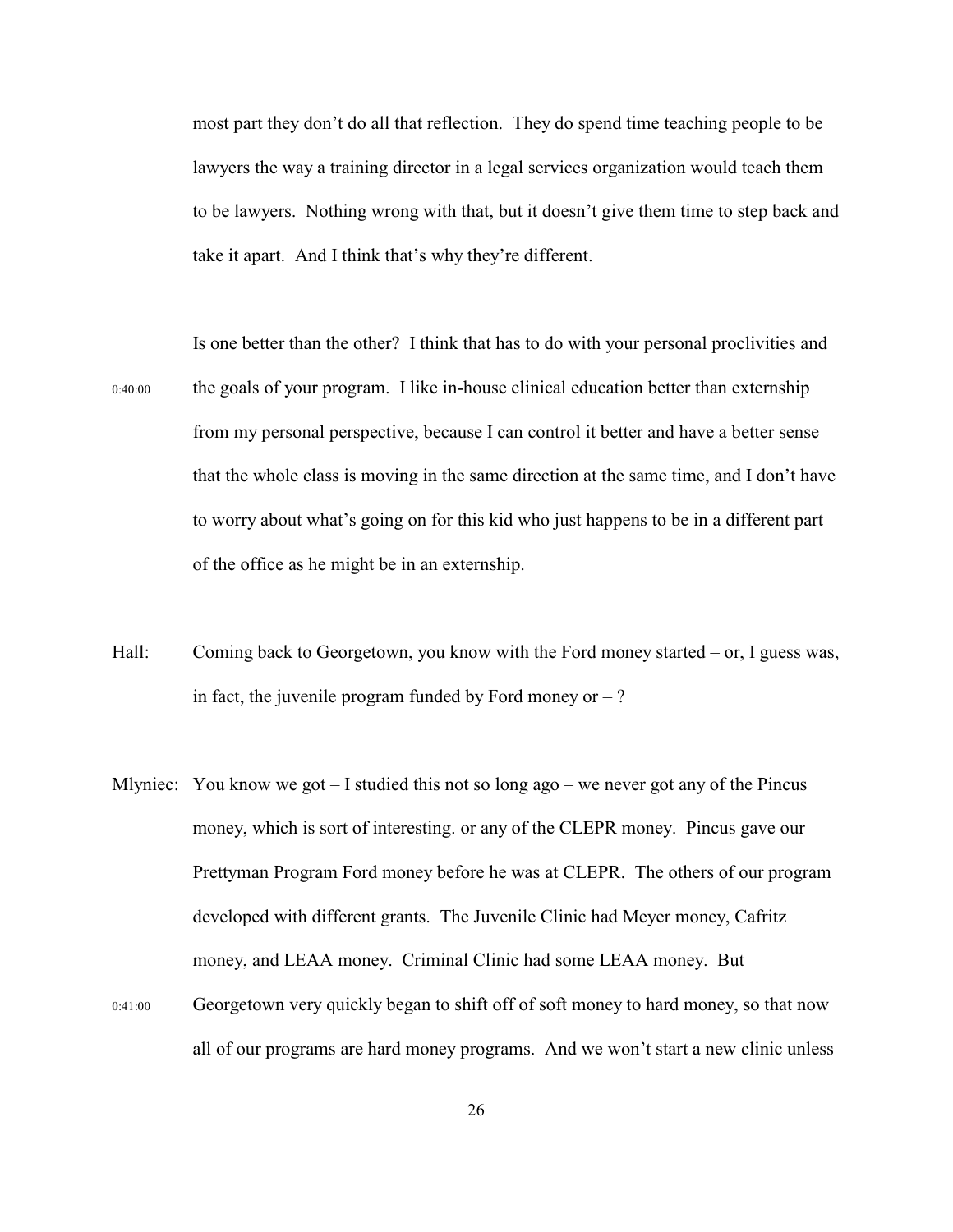we get a commitment from the faculty to hire a new faculty member, which is very different than other schools as well. To my mind, there are so many downsides to having to raise money for clinical education, and it takes so much time, that it really isn't worth it. It isn't worth it. So unless I've got a commitment from the school for a new faculty person, I'm not going to raise money for a new clinic, if for no other reason than I don't want to run out of money and tell this person that they have to quit their job. It is just an unfair thing to do.

Now once we get the faculty slot we will raise money around that faculty slot so we can slowly, incrementally bring in the fellows, bring in the secretaries, and bring in all the costs. But we need the commitment from the core program. So as soon as our soft money started running out, and in my case it was '75, the dean just started putting the  $0.42:00$  money on the table. And we have done that  $-1$  think we have – there is no clinic left at Georgetown that is solely soft-money funded. Some still bring in soft money, but everybody else is hard-money funded. So we didn't have to go through some of the battles the other schools went through. And, again, it was based on really three things. Georgetown was fortunate in ways other schools were not. One is we are a big school. If you have a lot of students, you generate a lot of tuition dollars. The second is we have always had supportive deans, which a lot of schools don't have. And, third, at Georgetown, unlike many other schools, we have independent budgetary control from our main campus university, so we don't have to compete for faculty slots with the chemistry department. If we want a new slot and we can afford it from our operating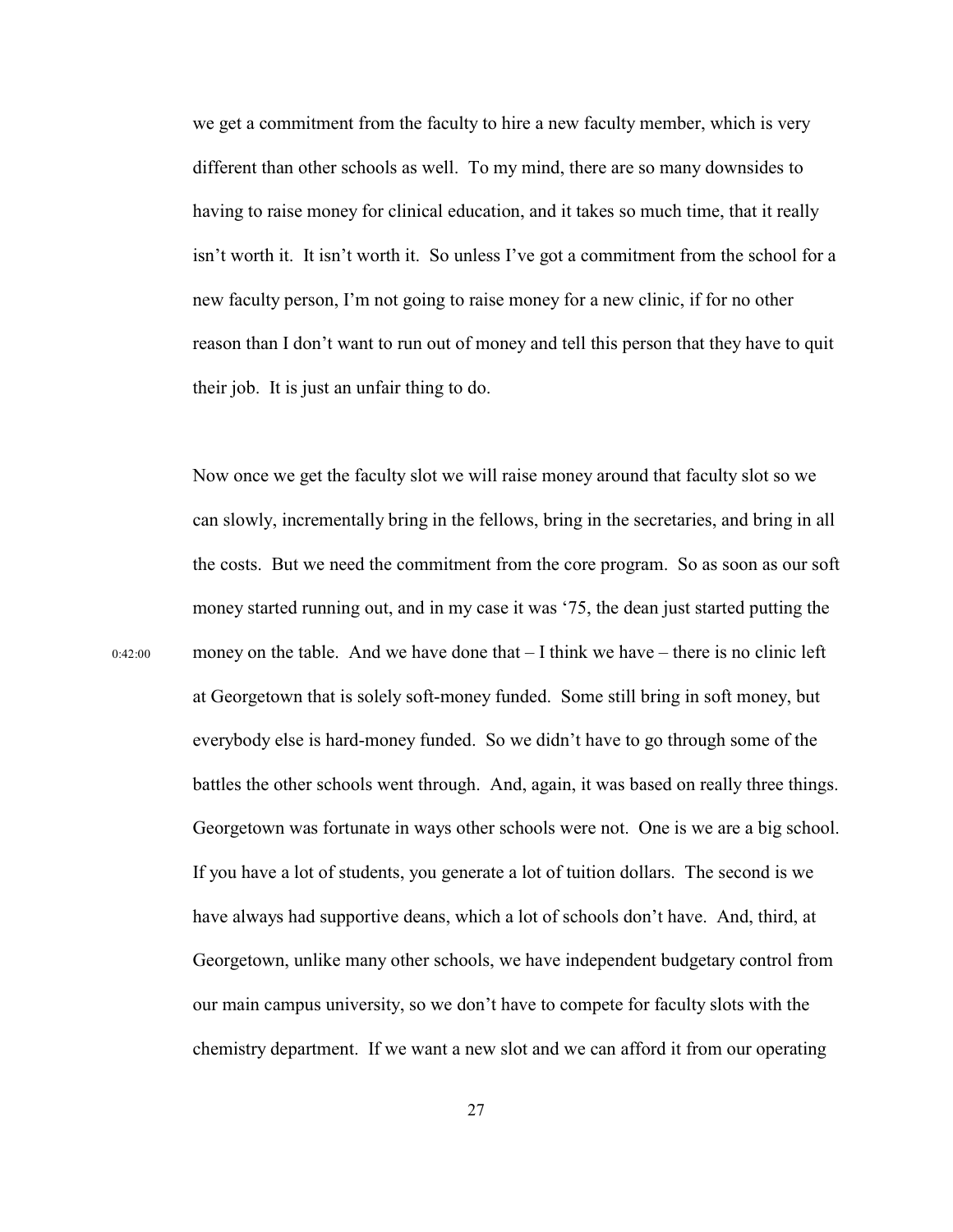revenues, we can create a new faculty slot. That probably more than anything else is responsible for the growth of clinics at Georgetown. If the dean was supportive and wanted a new clinical slot, go to the finance committee and create a new clinical slot. 0:43:00 And that's why we have so many clinical teachers now.

- Hall: What were the biggest adjustment issues or evolutions the program had to go through as it went from this temporary experiment to becoming a permanent part of the law school?
- Mlyniec: That's a hard question. You know, acceptance is always in every school acceptance has been a main issue. And for many of us, both here at Georgetown and in other places, acceptance was a two-edged sword. We didn't – in a lot of ways we didn't want to be accepted. There was something nice about the outsider mold. There was something nice about not having everybody else know what you were doing. There was something energizing to the students because they were participating in something that was almost in a sense forbidden. You know, so I think that was for us – the major transition was getting used to being accepted. I was the first non-regular 0:44:00 faculty clinical teacher hired in 1973. And in my mind we were going to win this battle. It was going to take a long time, but we were going to win it.

And so I chose to do what they did. I not only taught my clinic, I taught a regular class, started writing articles, I started making speeches, so that at some point people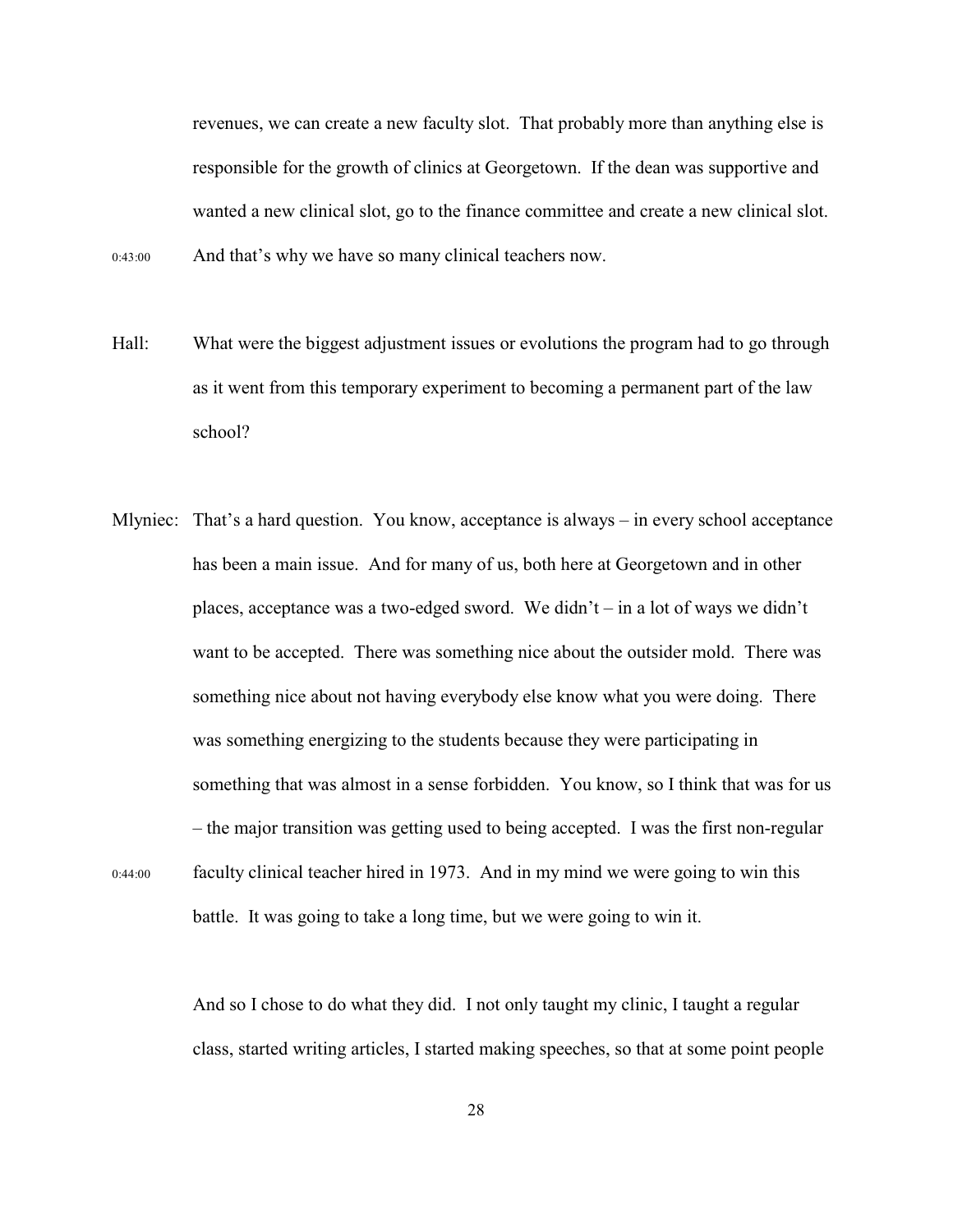would say, "Oh Wally, but you're not like the other clinical people." Well, that was just wrong. It was just that in my mind, I had come to like it here and wanted to stay here and knew that you had to have a plan to do that. That's what makes a good clinical teacher. You have a plan. And my plan was to make myself as – what's the right word? – as unobtrusive as possible to them, that when I walked down the street I would be doing what they were doing. And over the course of years, that's what 0:45:00 Georgetown clinical faculty have had to do, and I think that was a major stress for most people. A lot of people didn't like to write. They didn't want to write. I did. It wasn't that big of a stretch for me. And they felt resentful that this was the way they were going to get accepted. At NYU, for example, Marty Guggenheim said to me over the debates about clinical tenure and non-clinical tenure – he said, "You know Wally, why bother becoming them? You're never going to be them. They're never going to think you're them. So why not celebrate what you are?" And that's why NYU chose a clinical tenure track rather than an integrated tenure track. I don't believe that's the case at Georgetown. I mean, I was an associate dean without being on the tenure track. And that was a major step forward as well; fortuitous – and Judy Areen became the dean. So she named me the associate dean. But it was those kind of things that we slowly just slipped into being like everybody else around here. I tell people when the faculty finally realized that we didn't have two heads everything was 0:46:00 okay. And so every step of the way for long periods of time – we got our first real contracts in '82, which was nine years after the programs began to proliferate – integrated tenure was 12 years after that.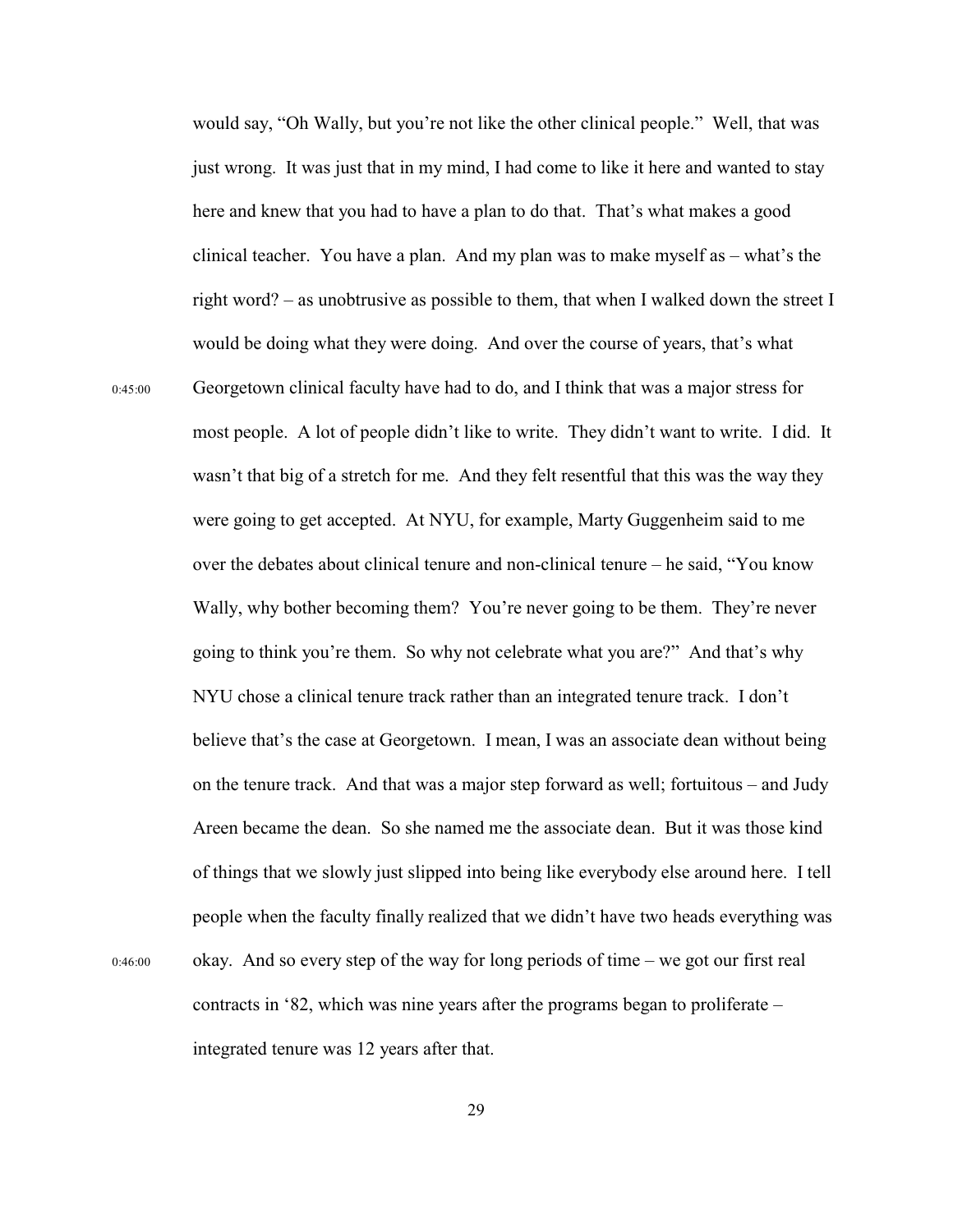So it took time to change these things, and it took some retirements as well to change these things. So that by the time when we were being tenured, most of the faculty didn't know we weren't tenured. They just sort of assumed we were tenured – even the tenured people assumed we were tenured and didn't know what all this activity was about getting clinicians tenured. So I think that this was a big transition for us. I think from the law school's perspective realizing how much clinical education was going to cost and agreeing to pay for it – that was a main, main, main change. We had several studies on finances, because the faculty felt that we were taking resources 0:47:00 away from them, but again Georgetown is a big school and so the deans were able to satisfy everybody else's needs for resources and continue to build this program – but that was a question of leadership. If we had had a dean who wasn't a proponent, this could have fallen apart at any point along the line. Now we think it can't. We think we are here solidly. Our clinical teachers teach out of the clinic, some of the faculty off the clinic come into the clinic from time to time. But we still retain that core of people who see themselves as clinicians, but we don't really see ourselves as different any more.

Hall: In your own career who would you say some of your mentors have been, in terms of marching you forward along this journey?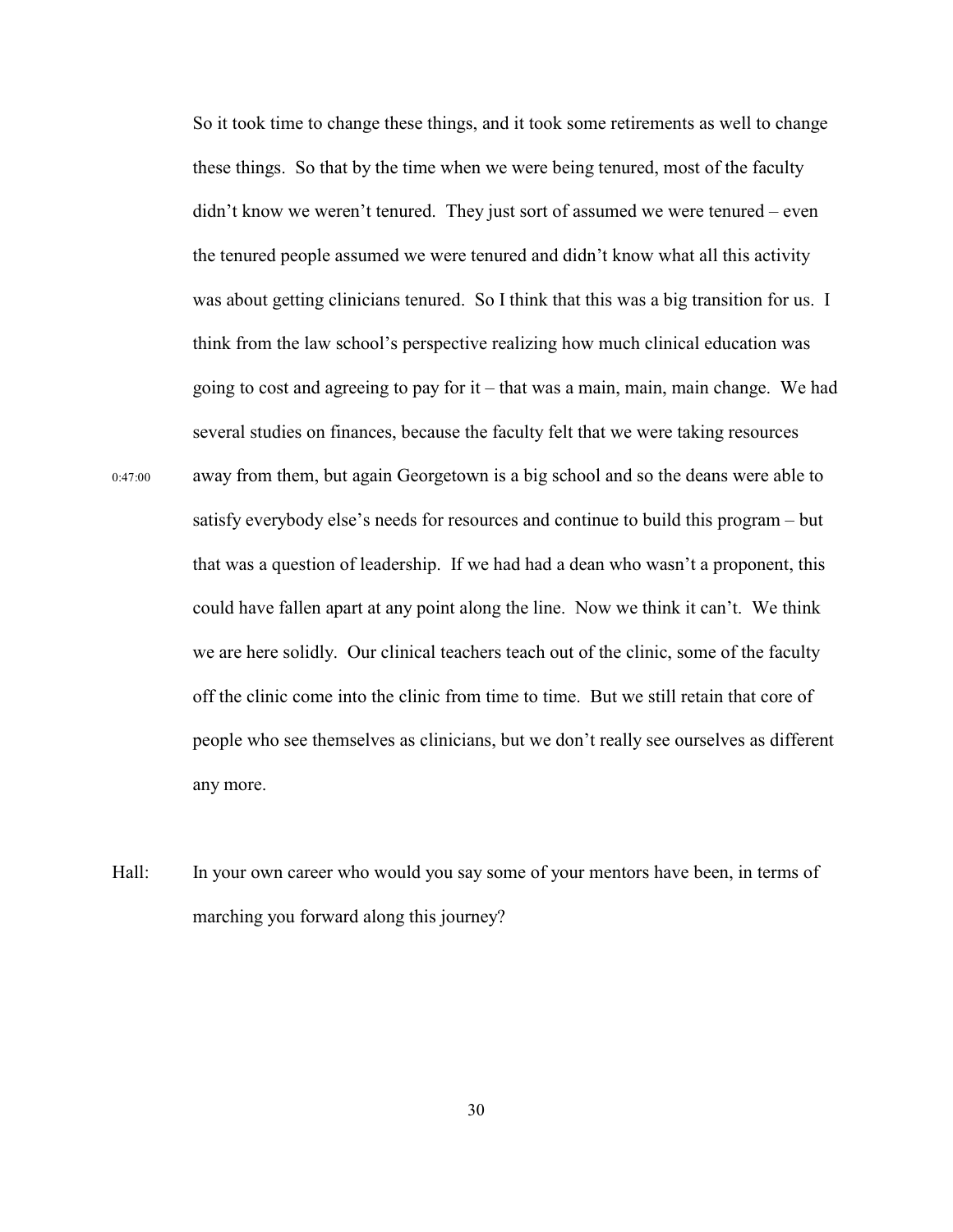Mlyniec: Oh, boy, that's a hard question. John Lewis is my personal hero. Congressman Lewis from Georgia. And I always, you know, when I think about it – him getting beaten up and putting his life on the line – I think nothing I do can ever be like that. So it's the 0:48:00 personal inspiration that anything I can do is – anything I do is going to be easier than what he does. In terms of people here who had great influences on my life – Judy Areen, of course, who hired me and continued to work closely with me; David McCarthy, probably of all the Georgetown faculty and deans, my closest personal mentor, although he wasn't a clinician – he was just a believer. He wrote – he was one of the people who wrote the first guidelines on clinical education for the AALS; David and I – David's retired, and we still stay in touch by e-mail. Addie Bowman – although it is sort of interesting, Addie and I sort of helped each other. I helped radicalize Addie and he turned me into a good criminal lawyer. Susan Bryant, who I think is the best clinical teacher in America, was my student at one time. She was a research assistant for me and then was a Prettyman Fellow, and then went on to an 0:49:00 incredible career as a clinician. I probably learned more from her about clinical education than anyone else. Elliott Milstein and Ann Shalleck – and Elliott is one of my closest friends, who is also a clinician – we talk all the time. So, you know, those people stand out. But what we have – this – we have 1,000 people who are clinical teachers and you can just begin to rattle off the names and go school by school. Steve Wizner and Jane Spinack, Peter Joy, Karen Tokarz, Sandy Ogilvy – you know, we all know each other and we've helped each other along the line, and so singling anyone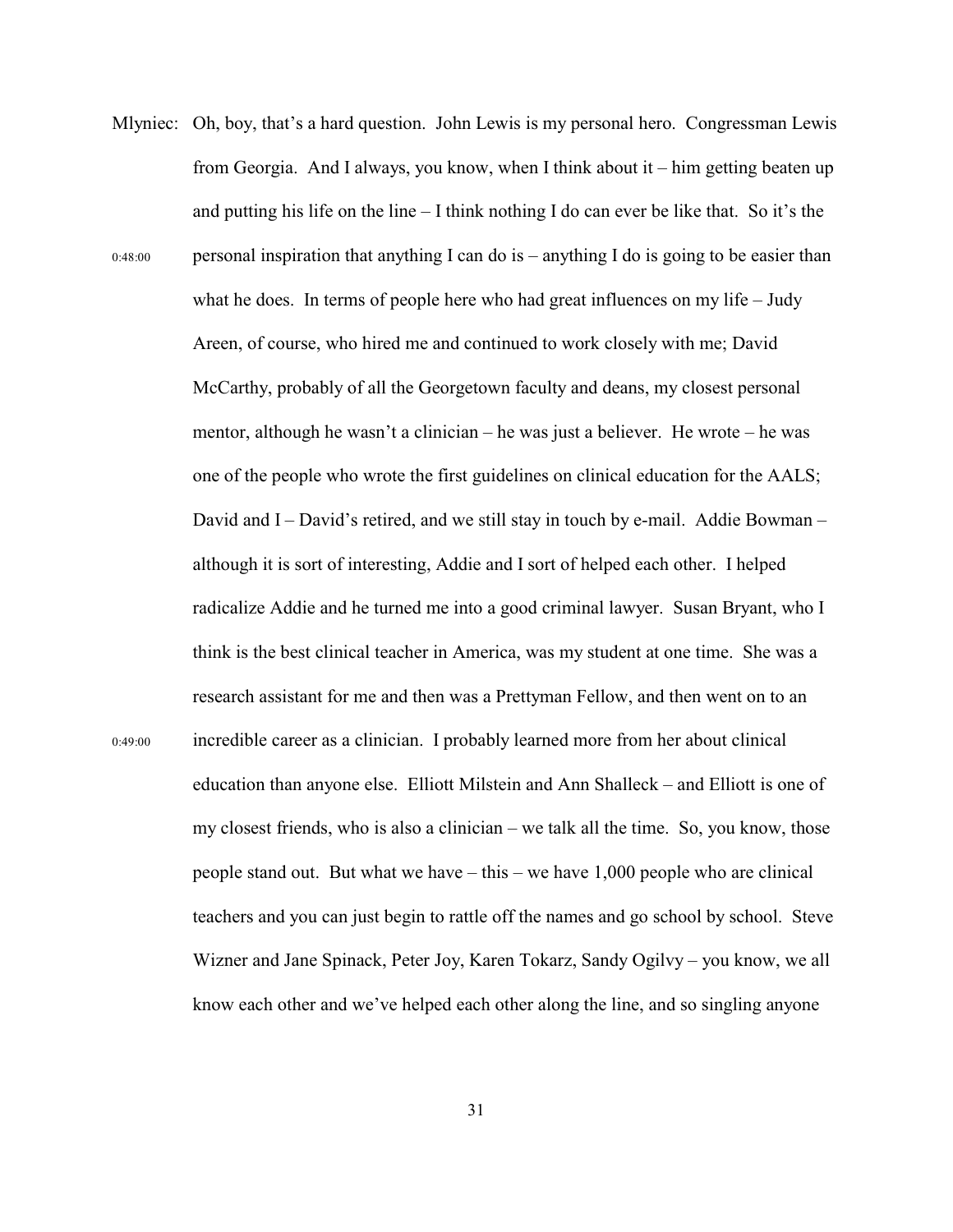out becomes very difficult in terms of who taught you how to be a good clinical teacher.

- Hall: Back in the '80s at Georgetown, when you did the first interview, you had said that you thought David McCarthy and Bill Greenhalgh had outside roles in making this thing work. I was wondering if you still feel that way, and if you could you elaborate on it.
- Mlyniec: Oh, yes, no question about it. Dave McCarthy, because he was the dean during expansion, he was the dean who said, "I'm going to put the money on the table," and raised tuition 17 percent one year, you know, in order to put the money on the table.  $0:50:00$  He – the students hated him, you know. Although back then 17 percent of nothing was pretty much nothing. But so, yes, Dave McCarthy, for so many other things at Georgetown, not just clinical education, Dave McCarthy is what made Georgetown the school it is today. And all the deans that followed him admit that.

Bill Greenhalgh is  $a$  – and remains – an enigmatic bizarre character – larger than life in many ways. He wasn't a particularly good clinical teacher. He wasn't, if you look back at his background, a particularly experienced lawyer. But he had an abiding belief in the Bill of Rights and an abiding belief that criminal law should be practiced 0:51:00 at a high level from the prosecutors, the judges and the defense lawyers. He also was a player on the national stage in the ABA and in the AALS in its earliest years, and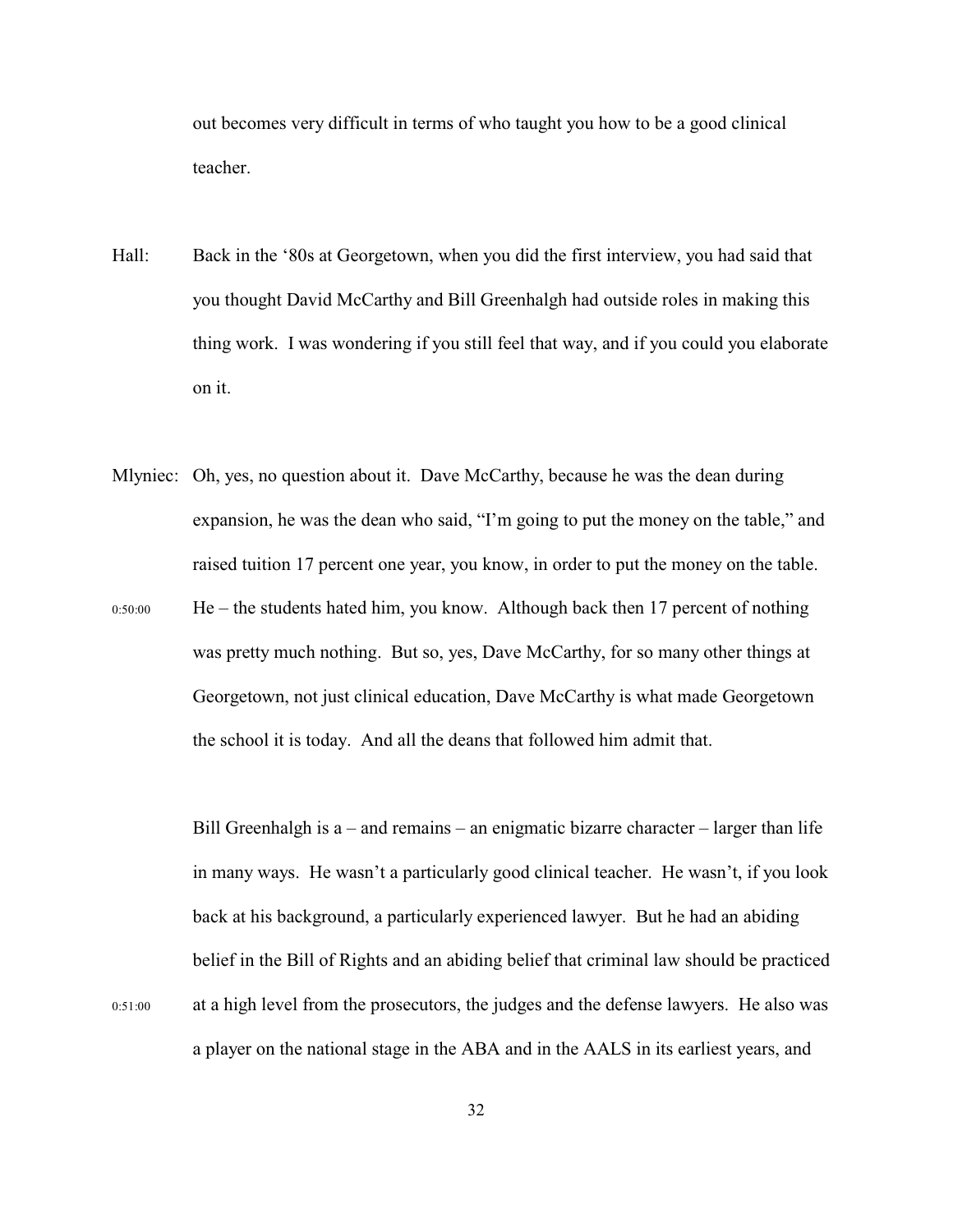should have been recognized as a giant by everyone. The problem is he was a classic pain in the butt. He was – this is nothing I haven't told him or nothing I haven't said in public before – Bill was a curmudgeon of the first order. He had standards that – sometimes his need to show that he had standards resulted in great harm to students and other people. He was a bit of  $a - he$  needed to be the center of things. But his influence is incredible, and I keep finding it in strange places. I was doing some research the other day on the early juvenile court in the District and I found that his 0:52:00 Prettyman interns were thrown out of the juvenile court because they were practicing law according to the due process model rather than the best interest model. But, anyway, I wrote an article about who I thought would have been the giants. Ken Pye and Bill Pincus and Bill Greenhalgh kept sneaking into this article, and finally I had to say this was an article about Bill Greenhalgh, Bill Pincus and Ken Pye. And it was in funny ways – he was there at Key Biscayne, he was there at the beginning – he was ornery and nasty in his prodding to get this thing set up, and he made so many enemies in achieving those goals, and yet he managed to achieve them. If he weren't quite as salty in public, you know, people would think of Bill in a much different way than they do.

Those of us who got to know him, and especially after, you know, he had gotten older 0:53:00 and mellowed some, he was an incredibly generous person. He would do – he found out one year that the public defender in Dade County didn't have any money to send anyone up here to interview students. Well, from that day on, Bill paid for this guy to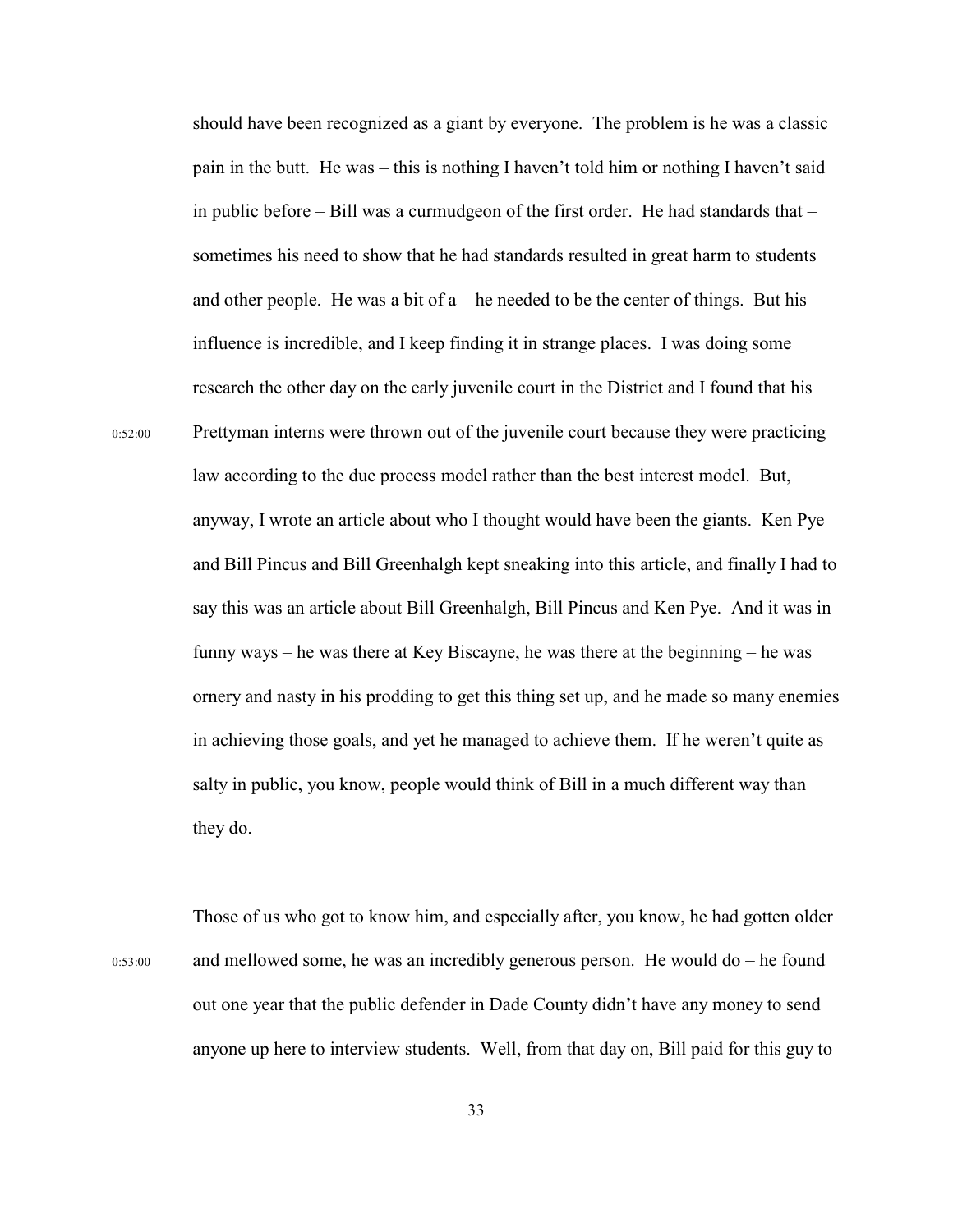come to Georgetown and interview students so that our students could get jobs in the public defender. If he liked you, there was nothing he wouldn't do for you. By the time he died, he had maybe 30 people teaching in other law schools. Some of them shouldn't have been there, but Bill thought they were worth something and he just went beyond what one would expect to help people out. And in quiet moments, you know, he'd ask about your children – when nobody else was listening.

It was – no one will ever be able to describe the entire Bill Greenhalgh. It is such an incredible contradiction of behaviors and interests. He was the pal of the Supreme 0:54:00 Court. You'd go to the Supreme Court and see "Whizzer" White slipping notes down to the audience to Bill Greenhalgh, you know. He was just that kind of a guy. But he will never get his due because his personality was a bit too abrasive. But he built the clinical program at Georgetown. John Kramer gets a lot of credit for what Bill Greenhalgh really did, because Bill got fired by Dave McCarthy, because Bill wanted a certain number of credits in a clinic and so he went to the court and got the court to pass a rule that says you can't have a clinic unless it gave so many credits. Well, he didn't make a lot of friends around the law school, you know, and Dave had to fire him. And Kramer took over; and the building of the program took place under Kramer's deanship, but it was really what Greenhalgh did to put all the pieces in place to make it go. Quite a guy.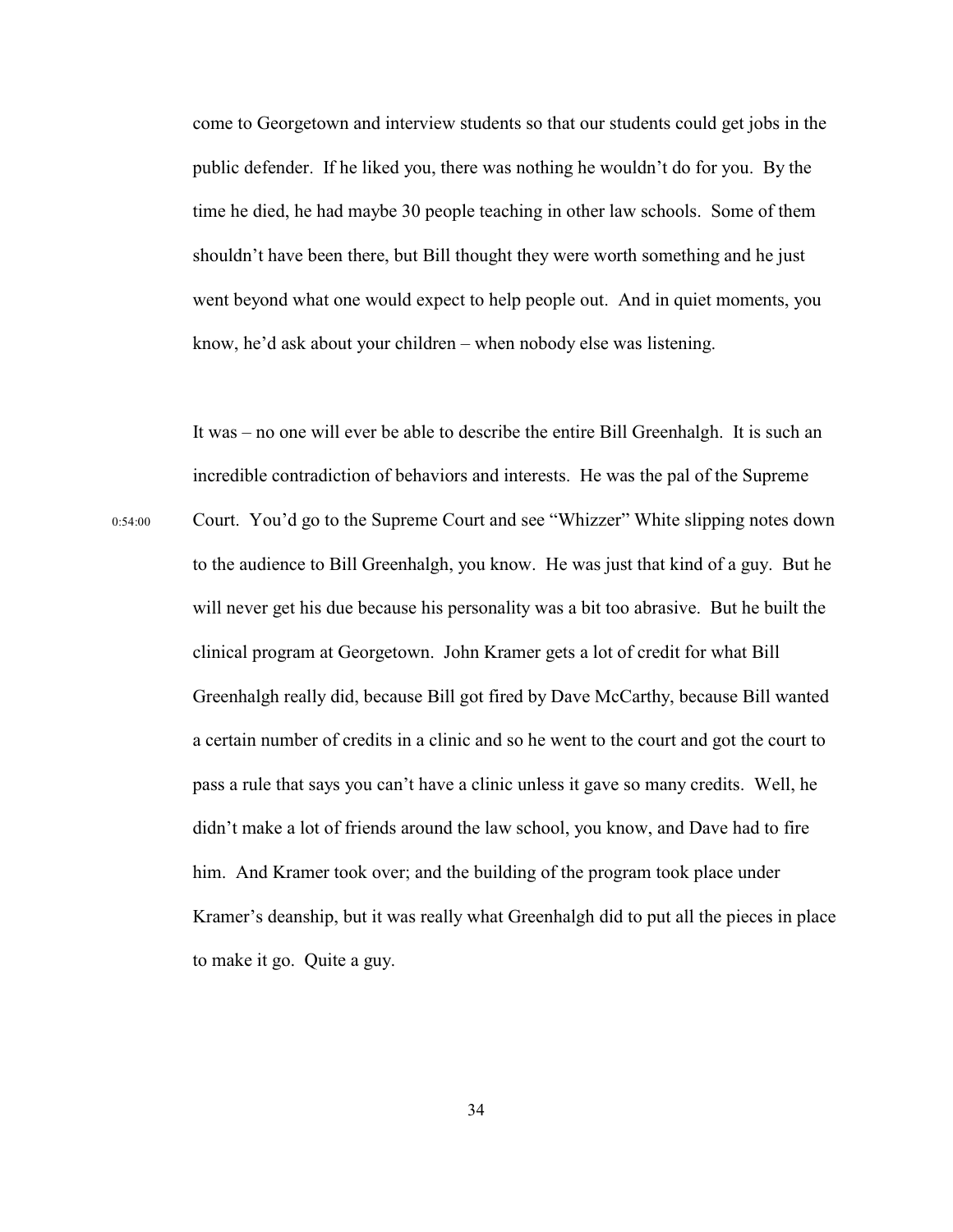- Hall: Starting basically after the years of infancy and things were starting to settle down, what would you say were the biggest milestones of clinical legal education?
- Mlyniec: Nationally? 405(e). 405(e) is the biggest milestone in clinical education. The second 0:55:00 is the promise, which has been fulfilled, of a clinic conference, of an AALS conference for clinicians every year. I know there are a lot of clinicians who don't like the AALS. CLEO was formed in part because of an anti-AALS feeling. But if you step back and realize what the AALS has done for clinical education with its support for 405(e) and by guaranteeing the money to have these conferences – and of course they make money off these conferences, but nobody else in legal education gets a conference every year. Those two things were the most important.

The conferences, because it created this cadre, a nationwide cadre of people who were really interested in learning – if you go to a clinical conference, it's like no other conference you've ever been to. These are working sessions. People work five days from 8:00 in the morning to 9 o'clock at night because everybody wants to get better at their trade. If that hadn't happened, clinical education probably would have, at the 0:56:00 more marginal schools, would have had to fall by the wayside. And 405(e) which guaranteed parity – and this year fighting to hold the line on  $405(e)$  against its attack by several deans who are not supportive of clinical education, are major things. Key Biscayne was the group that put that together in some of the earlier clinical conferences, which I wasn't a part of because that was one of the things Greenhalgh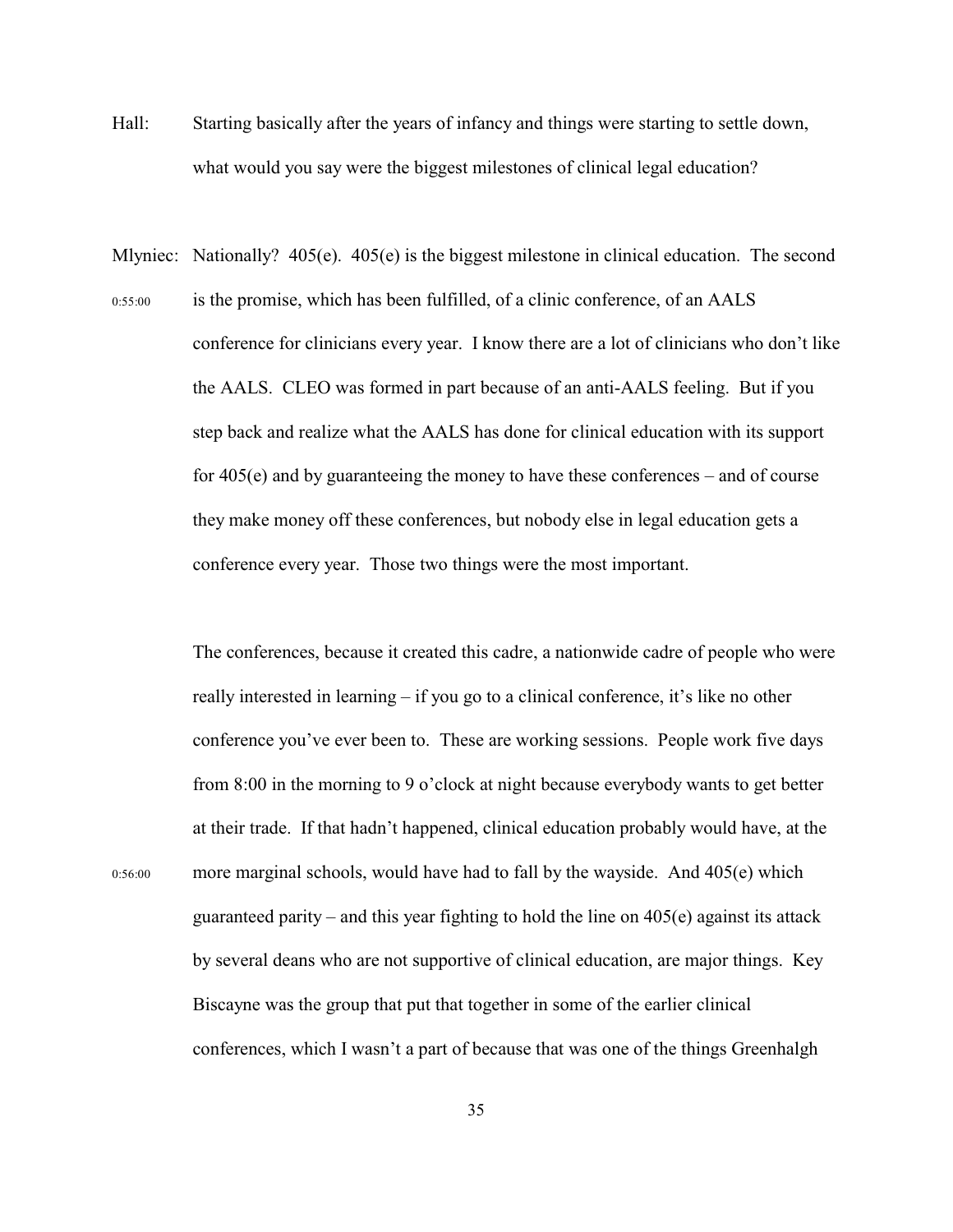wanted to keep for himself actually, and so he didn't involve me in that. Those were significant events that I don't have any knowledge of.

I think the other significant event is one that is  $a - it$ 's a gradual event and is one that will never be celebrated, and that is, as you look at the numbers of clinical teachers who actually are on tenure systems, where the integration has taken place, it is sort of a quiet revolution. I think that was a significant milestone as well.

Hall: Tell me a little bit about your own involvement in the 405(e) debate.

Mlyniec: My involvement in the 405(e) debate was basically to help Elliott Milstein. Elliott  $0:57:00$  Milstein carried the ball for the clinicians in the  $405(e)$  debate. Elliott was, as I said, my personal friend since the early '70s, and so my role was no more than to help him think it through. But he deserves, to my mind, the lion's share of the credit on that. You know, Bill Greenhalgh was less than helpful on that because Bill wanted tenure. He didn't want  $405(e)$ . And that was a position that wasn't going to win then. He had the same problem here in Georgetown in the early debates about tenure or contract. Bill couldn't compromise, which was another one of his endearing traits. But to my mind, Elliott – Gary Palm was a piece of that as well – but my role was merely to help Elliot.

Hall: Let me switch tapes here for a minute, because I feel with certainty that your next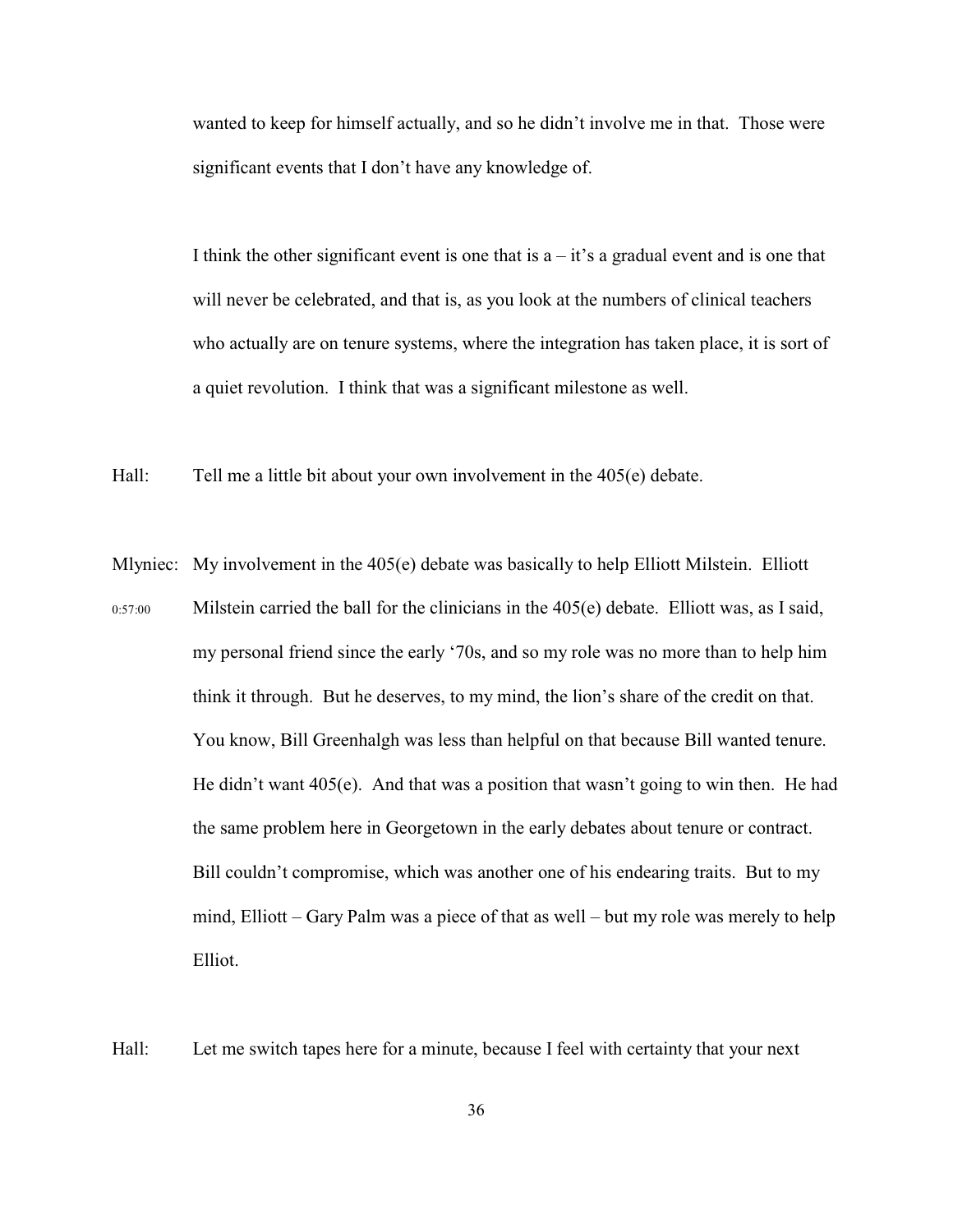- 0:58:00 answer will be cut off. Why did you say 405(e) was the sort of the milestone of milestones?
- Mlyniec: It was a recognition by the AALS and you have to remember that the AALS is the trade union of the law schools – a recognition that there was a place for clinicians in the academy and that that place should be roughly equal with all of the people on the faculty. Tenure – I don't know how much you know about tenure, but tenure is "it" in education. And if you're not tenured, you're nothing. Before  $405(e)$ , it was either tenure or nothing. And everybody knew at that time you weren't going to get tenure for people, and so 405(e) being written into the standards, with the AALS's support, was I think a critical point of acceptance of clinical education and clinical educators into the academy.
- Hall: You said earlier on that you feel that clinical education is here to stay. Was that sort of the moment that that became for you certain?
- Mlyniec: No, no. That wasn't the moment it became certain. It's here to stay at Georgetown, 0:59:00 I'm prepared to say that, but I don't think it's necessarily here to stay everywhere, because the battles are still being joined. The American Law Deans Association I think was created in large measure because clinicians created the Clinical Legal Education Association. I think if we hadn't – we almost created our own worst enemy by creating this other group. Those deans are still after us. And they sell a position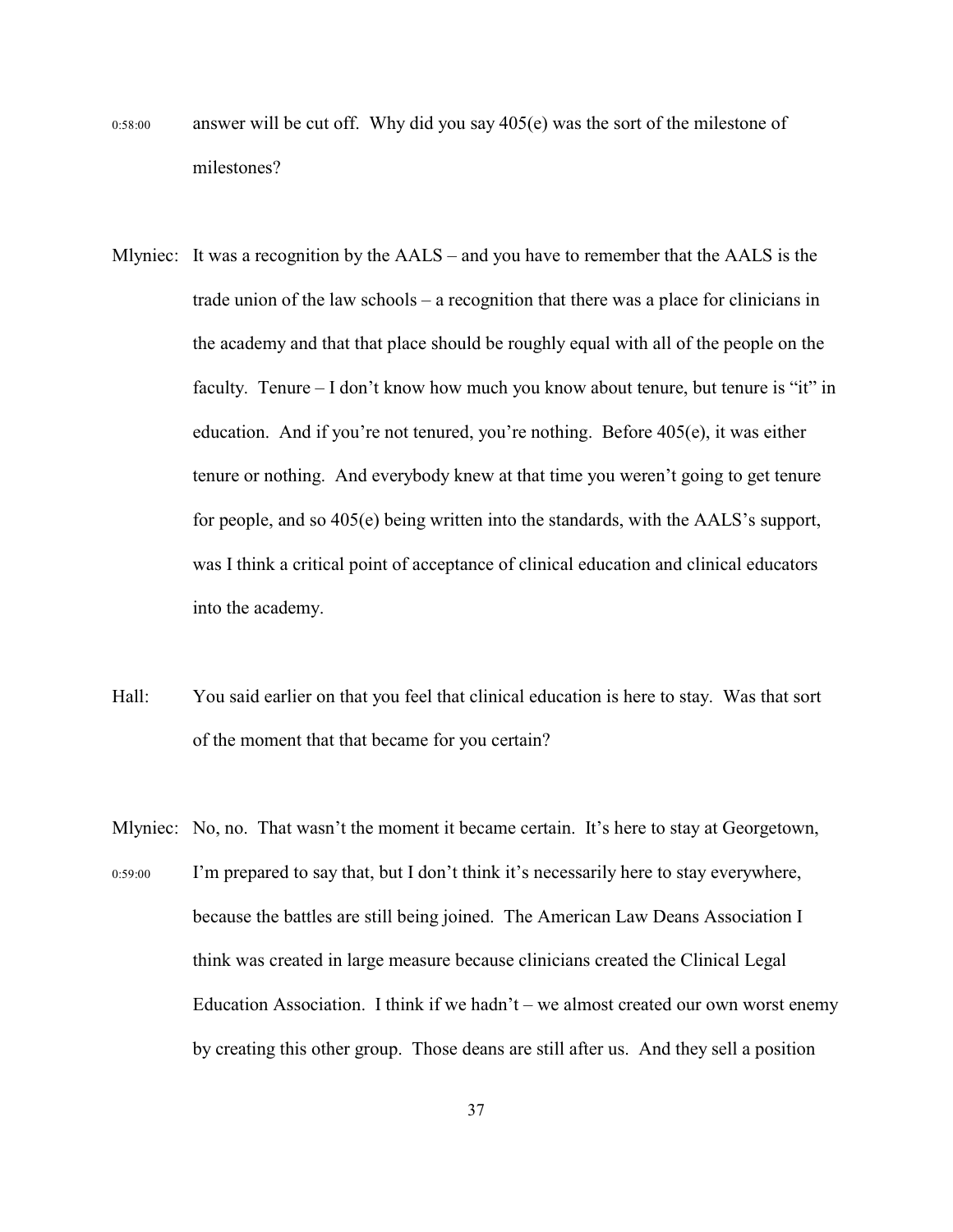that doesn't sound like they're after clinicians. You know, librarians would say, well, they are after librarians, legal writers would say they are after legal writers. They are probably after all of us. But they do it under the guise of not so much regulation. We don't want to be so overregulated by the ABA, which is not an untenable position. I mean, the ABA has some regulations that are really bizarre. The 55,000-minute rule, 1:00:00 for example, and trying to figure out how that works. You know, so what they do is they continue to sell this deregulation model when in their hearts and when they talk amongst themselves they talk about getting rid of this notion that you have to have clinicians on your faculty. So it's not – we're not – we haven't won the battle yet. We'll win the battle when at Harvard and Yale you don't have two tenured people and 15 clinicians, when Harvard and Yale start sending – because all law schools do what Harvard and Yale do – and that's going to take more years  $-1$ 'm not going to predict how long.

Okay, how are we doing on time?

Ogilvy: [. . .] About an hour. About 15 more minutes [if we are] real quick?

Mlyniec: Yeah.

Hall: I'm going to recast this question so you don't feel like you're having to do an Oscar thank-you kind of speech. The original question I was going to ask is who do you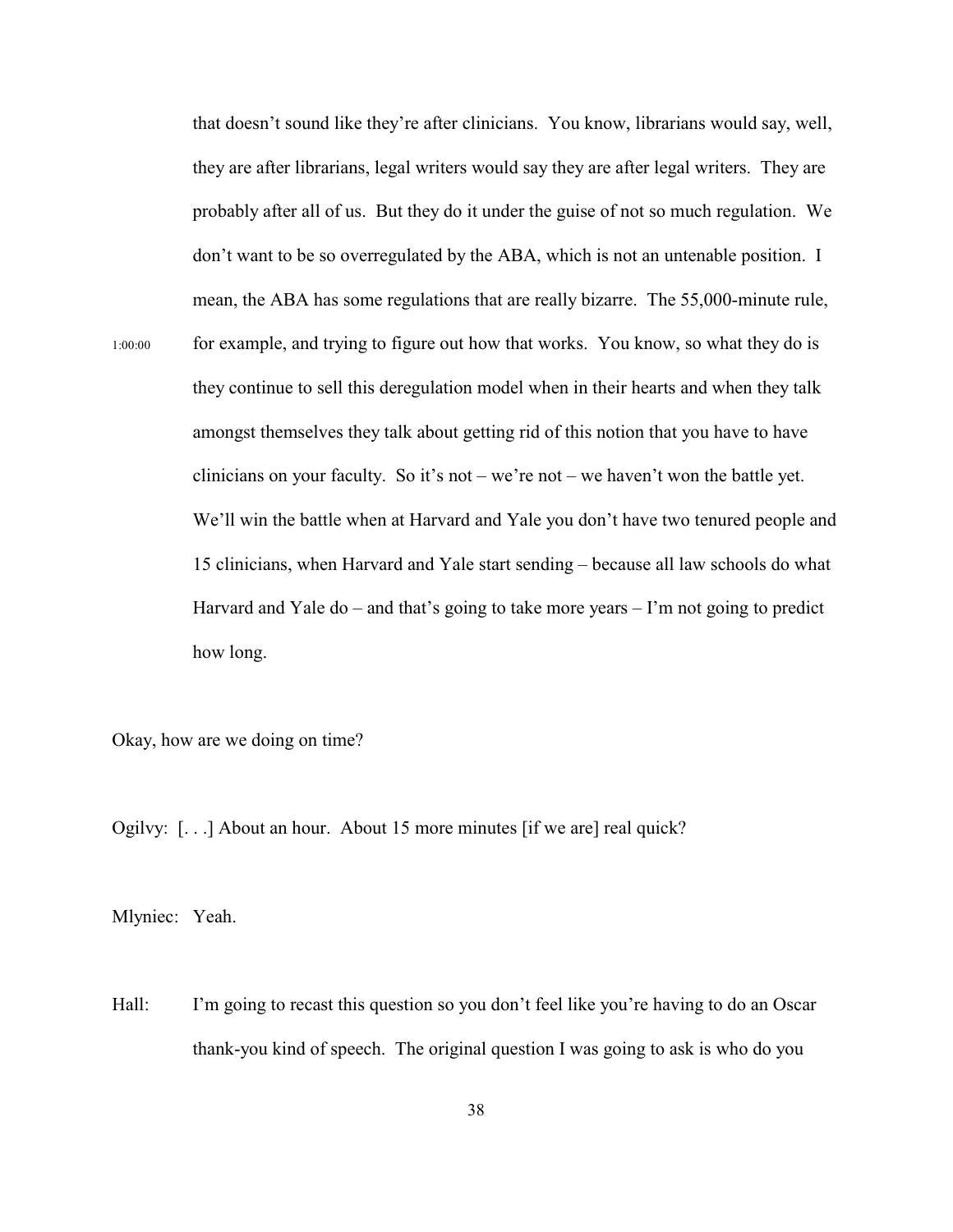think have been the key figures in clinical legal education. But it sort of became clear from your earlier crack at it that you can give me a hundred names. So if I ask you to confine yourself to like two or three most crucial people and why.

Mlyniec: Sure. Bill Pincus, of course, because he gave us the money. Programs would not have started without Bill Pincus. I think they're – a good place to  $look - are$  the winners of the Bill Pincus Award. You will see some of the people – and some of the people are still in clinical education and some are not. Some were good for their time, but possibly not good for a later time. But I think if you were picking the important people, I would say Bill Pincus.

I would say Ken Pye, though I don't know if a lot of other people would say that. I would say Ken Pye because he created the Prettyman Program. He brought this thing 1:01:00 into Georgetown which helped Georgetown, which then helped other schools I think. You know, Gary Palm, certainly his work with the ABA – although these days I disagree with a lot of it, in the early days it was very instrumental. But there were guys in the early days like David Barnhizer and Roy Stuckey who were just around and just kept talking about it when other people didn't want to talk about it. You know those are the people.

> It is hard to discount the role of Elliott Milstein for two reasons: one because of what he does for clinical education, but because of the positions he's been able to hold in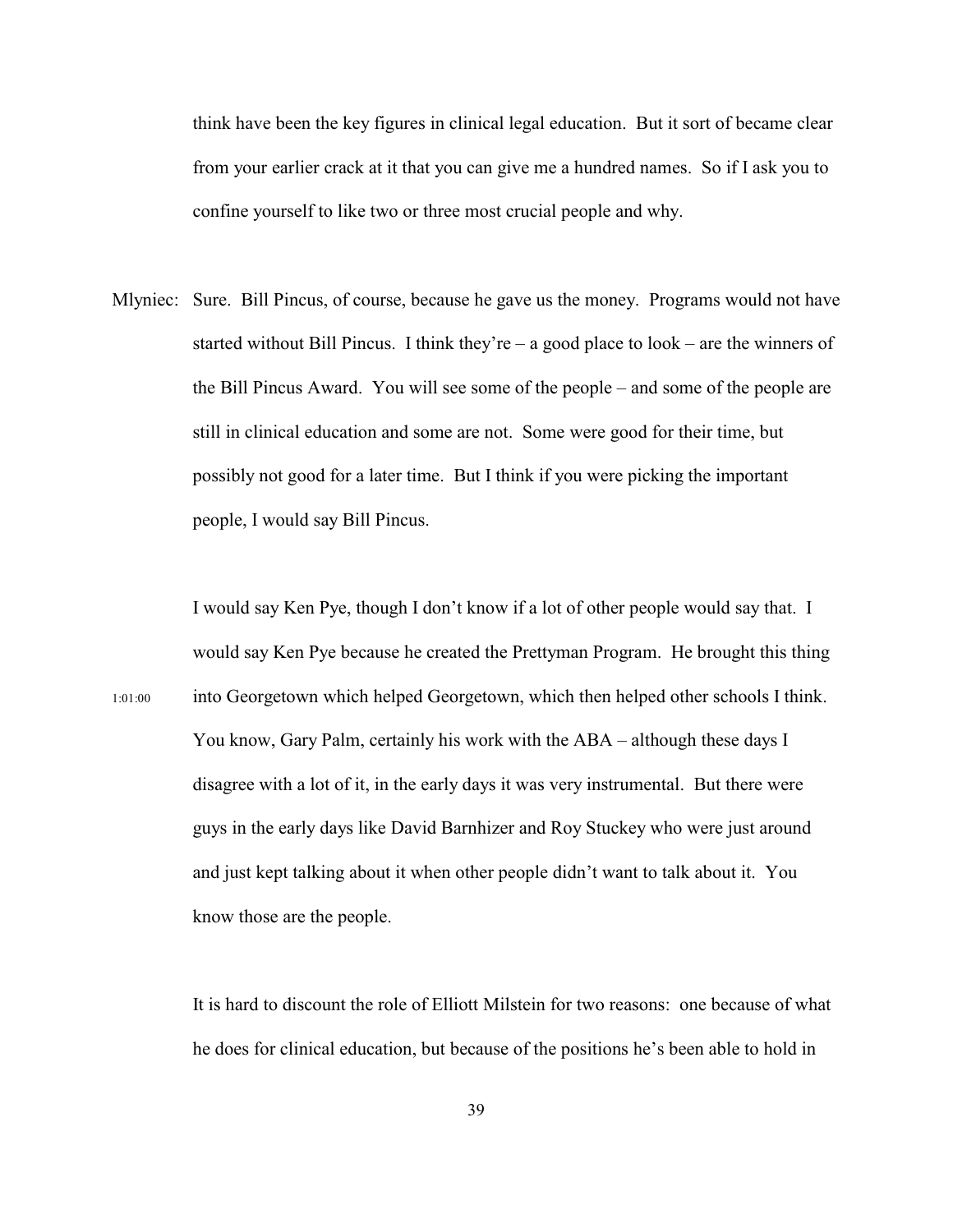his university as a clinician – he's been dean, he's been acting president. Now he's head of the AALS. So I would – And Gary Bellow, who was also there at the beginning – but Gary's method I think is a bad method. I think his system is a bad 1:02:00 system. And I think to some extent people have forgotten Gary because he created a system that most people think inherently perpetuates a second-class citizenship. Harvard has two clinical professors and then a bunch of other people who do the work at half the pay, no recognition and nothing else. And that was Gary's model, and he liked that model and it worked for Gary; maybe it works for Harvard. But it made it difficult to sell the other model of a fully-integrated clinical faculty into your law school when Harvard and Gary Bellow, who is one of the fathers of clinical education, is doing something else.

- Hall: I want to ask you a little bit about the kids, the students in the program. Have they changed in either the nature of their interests since when you first were on the scene?
- Mlyniec: I think the times have changed more than the students. I think actually maybe students today, as I said earlier, have – there's a greater number of people involved in social
- 1:03:00 issues and social concerns. You know, high schools and colleges now all have required pro bono and public service commitments, so they come here ready to do that. And I don't think 20 years ago people did that. The people who came to the clinic 20 years ago were those people who had that interest, and you didn't reach across the boundaries of other people. You know, I find young people today no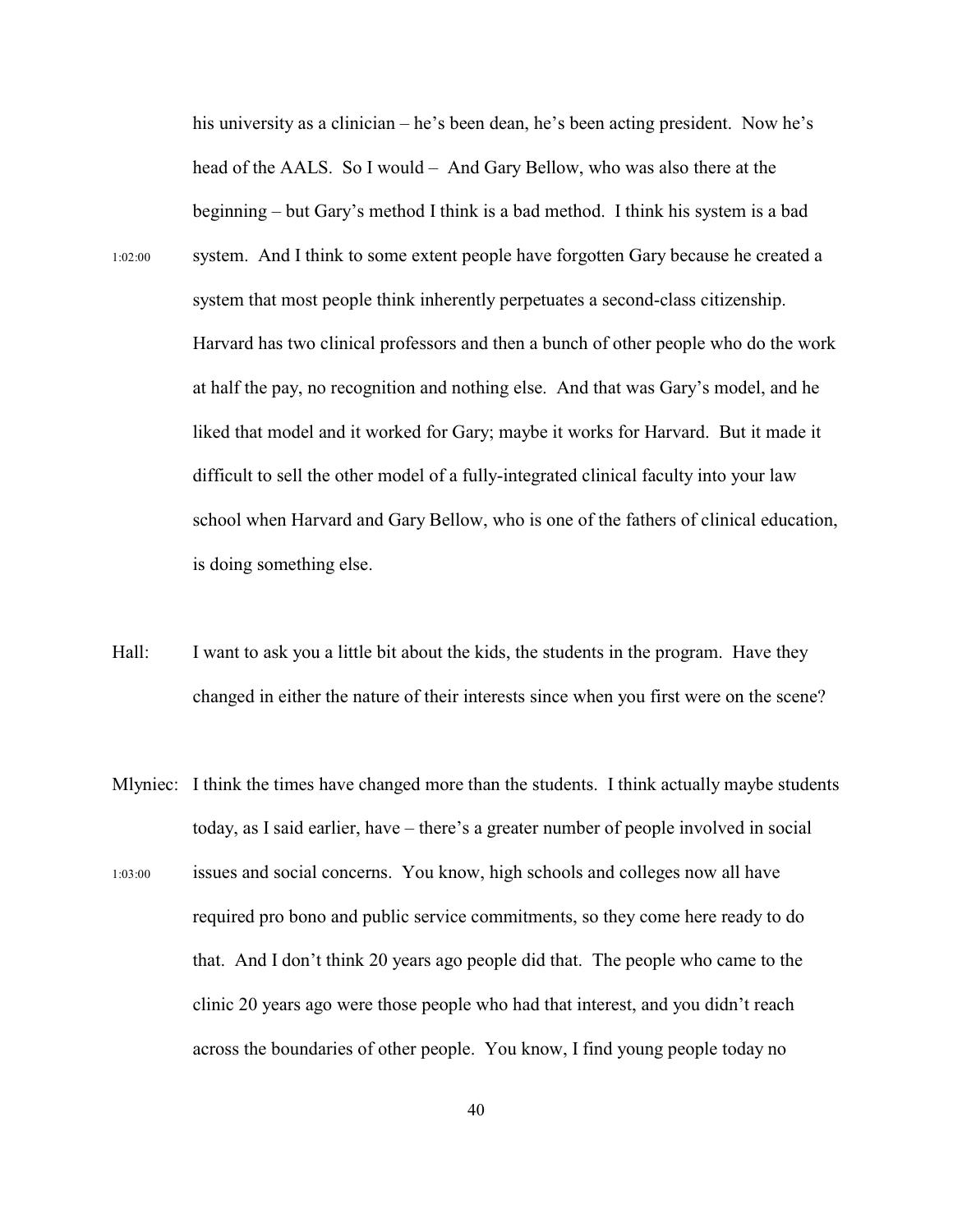different, whether they are the teenagers I work with in the court or the law students – kids are the same –young people are the same. The times are different. Expectations are different because we live in wealthier times, you know. Our expectations 20 years ago were much greater than the generation before us, and it gave that generation the opportunity to disparage the greediness of us – and now these kids, especially at a school like Georgetown where these kids think of a starter house as a four-bedroom 1:04:00 house. But they grew up in a four bedroom house and so it's not out of the question. American is a very affluent place. Law schools draw, for the most part, students who are probably more wealthy than the normal range of the population – not all schools, but Washington schools do clearly.

But they are not different. They're eager. They want to learn. They don't want to be bored. They don't – they want to have interesting lives. In some ways, they may want a little bit more balance than we felt was appropriate, but I'm not so sure that we were right on that. You know, the notion of working 24 hours a day and having your work life and your personal life so completely involved created some other kinds of sacrifices. You know, marriages fell apart routinely back then. You know, and having children – people would drag their children to rock concerts and that was sort of fun, but dragging them to work really probably isn't fun. So maybe there is  $a$  – they 1:05:00 view a little balance in their life a little different than we do. But in the core issues about whether they are good people and eager to learn, and hear and try and do the right thing, that's all the same. And anyone who says different should go back and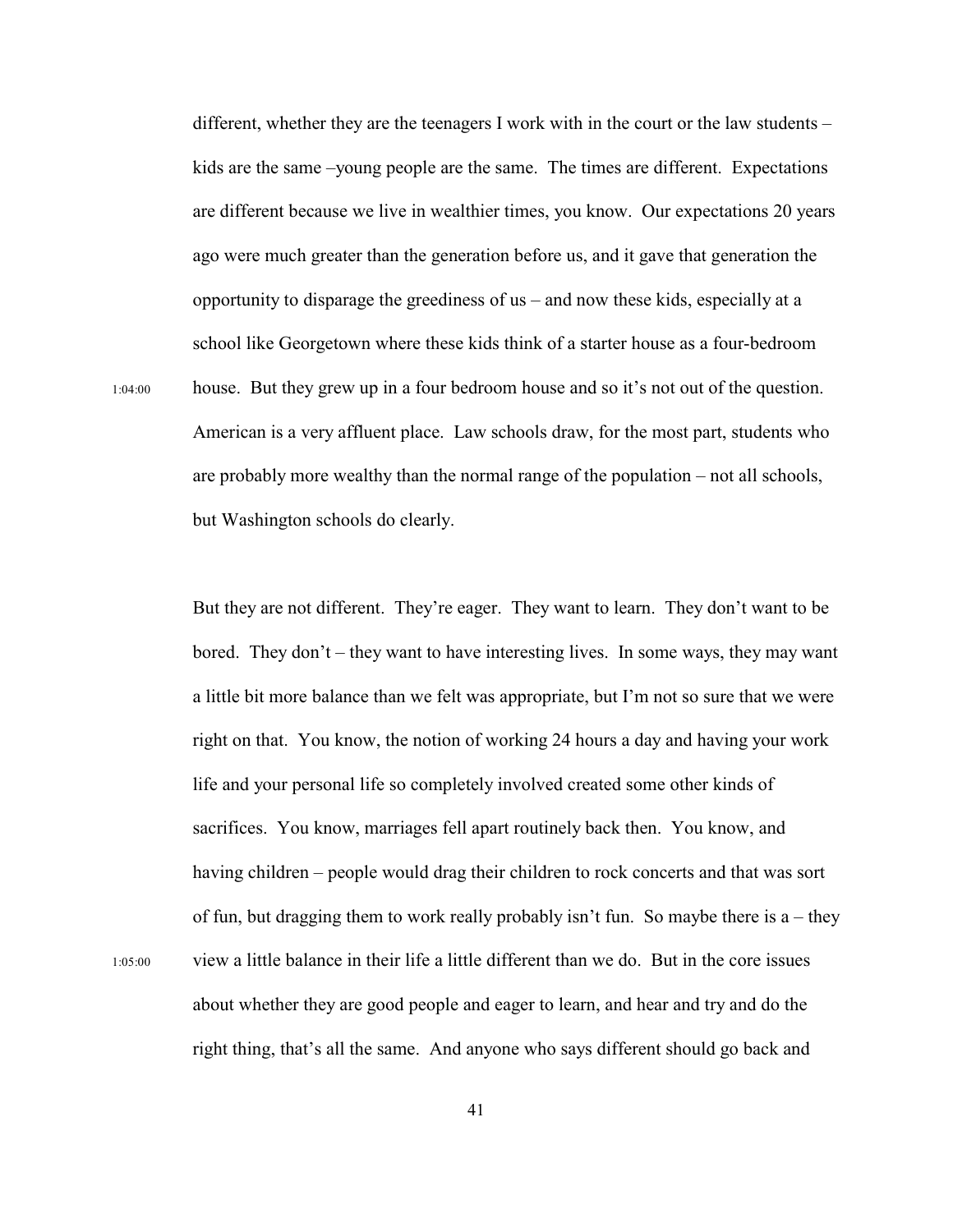read Socrates' complaint about the students in his generation. It could have been written by Ronald Reagan, you know.

- Hall: Well, talking about different times, I mean, obviously, there was a social aspect to this, an aspect of social change in the early years. The times are less political now, there are fewer cases, there is more of an educational focus. Has that diminished the social commitment of the program that you are involved with?
- Mlyniec: That's a question that we talk about all the time at clinical conferences. Have we is it politicizing our students to the point of the minorities and underprivileged in this country a valid goal of clinical education? I think it is. I think actually one of the 1:06:00 differences in today's law students from generations, several groups before, is that they have less contact across socioeconomic and racial lines, both for good and bad reasons.

You know, in colleges you have black student unions, and kids sort of hang out together. There was a book written recently, *Why Are All the Black Kids Sitting Together in the Cafeteria?*, you know? And the good thing about that is that they're at the table and there's enough of them there to have lunch together. But the bad thing is people don't have those exposures. So when people come into the clinic, even if it is not an intentional goal of the program, if your clinic is designed to represent the underrepresented it's going to happen. It is going to happen. So even if they come to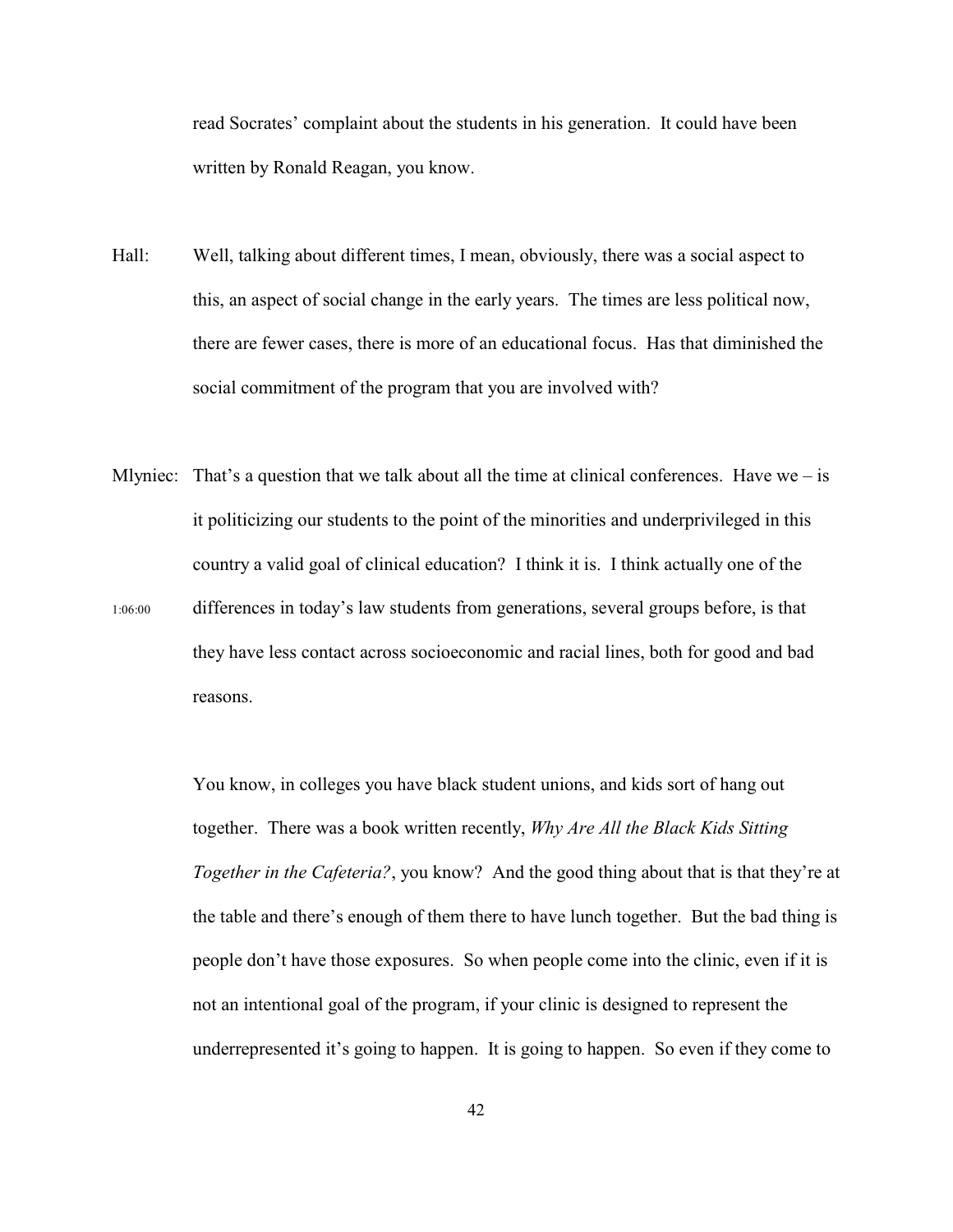the clinic without a realization of the inequities in the American society, they can't walk out with the same understanding. They will know that there are differences, and they will have a better sense of their own privilege.

1:07:00 I'm not sure I agree that the times are less political. I think what's different is that we don't use the courts as much to effectuate political gain. We have to use the legislatures more and clinics by in large are not structured to use legislatures. We all began from the legal services model and so we all began as trial clinics. So we don't have the opportunities through the clinic to do the same sort of great political changes. We are – and in some ways that's good, because we are probably doing better jobs for these individual clients because we are more focused on their individual plight than the plight of the whole class. I think the times are political, and maybe even more political. I think what is different is that we're not in charge. The other side is in charge. And so it doesn't seem quite so heady as when we were in charge.

1:08:00

- Hall: Well, last couple of questions. Looking back, are there any issues relating to the clinical education, particularly with regards to its place in a law school as a whole, that have been successfully resolved? Are there some that are just – kind of continue to fester that have been there pretty much from the beginning?
- Mlyniec: Boy, that's a hard question. I think all the issues we discussed at the beginning not at the very beginning when we were just practicing law, but when we began to think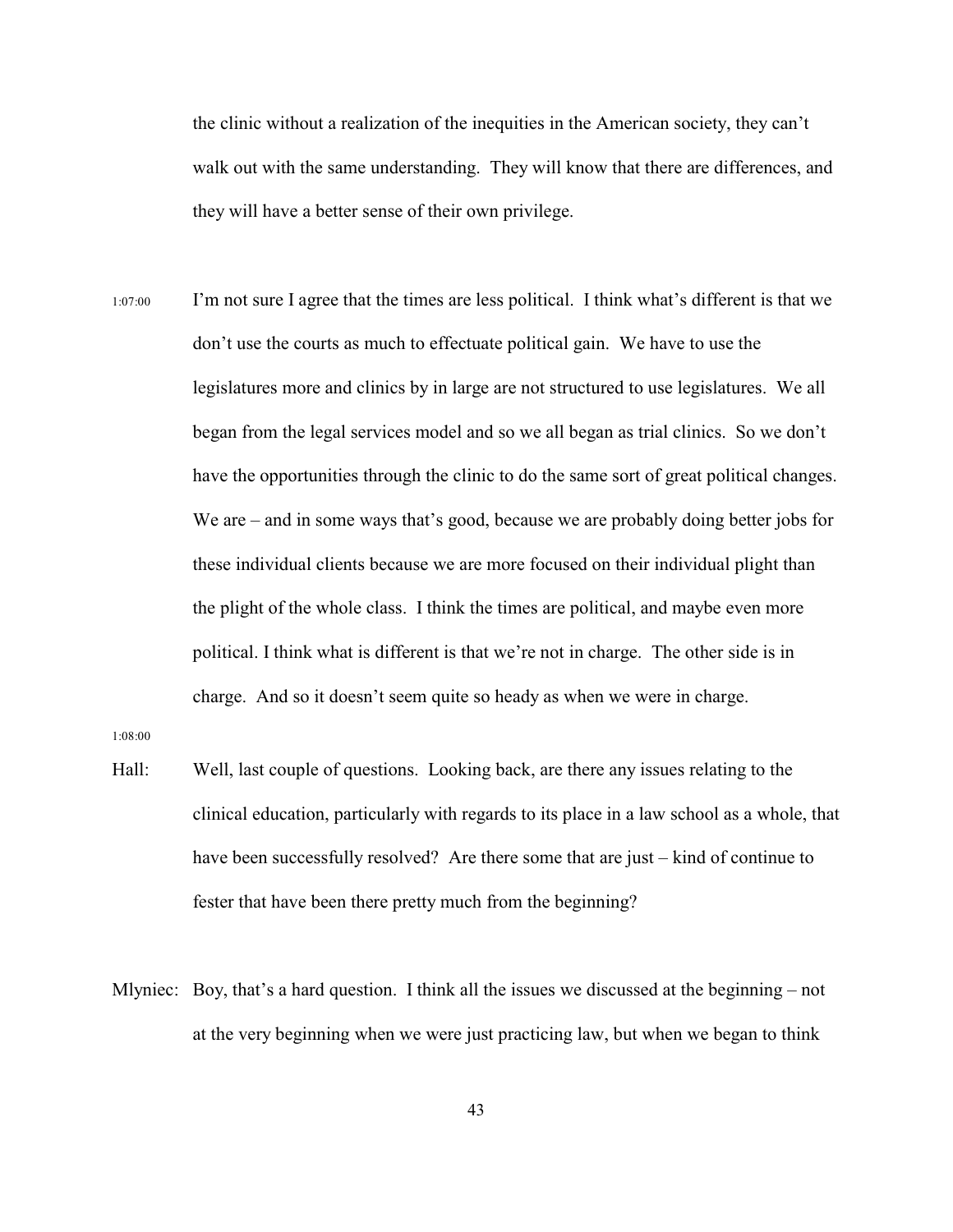about clinic as an educational vehicle – I think all those questions remain because in some ways they're unanswerable. What is the best way to reach a student who is resistant? What is the best way to make a student understand the needs of a client who comes from a milieu that they don't understand? What is the best learning method for this particular student? Is it lecture? Is it experiential? Is it writing? And 1:09:00 how do you tap into that with a certain amount of individualized training but still understand that you have the economy of a 14-week semester that you have to bring a lot of knowledge to into in order for these things to take place? There are still status issues that are not resolved. They're still finding issues that are not resolved. But we talk about them now.

> I think what you have is – on the educational side you have an incredibly sophisticated attempt to answer the same questions, and more sophisticated than we even thought we would have been capable of a long time ago. But the questions avoid answers because they are as multi-headed as human nature and the stuff that an individual student brings to a course and the stuff that you bring yourself. I mean, I'm certainly a different teacher than I was 20 years ago. The things that are important to me are different. So finding those balances remains the question, but we try with a more sophisticated manner to [inaudible].

1:10:00

The structural issues remain because clinical education is expensive. A good clinic has a one-to-seven ratio, student-faculty ratio. We get that through the use of a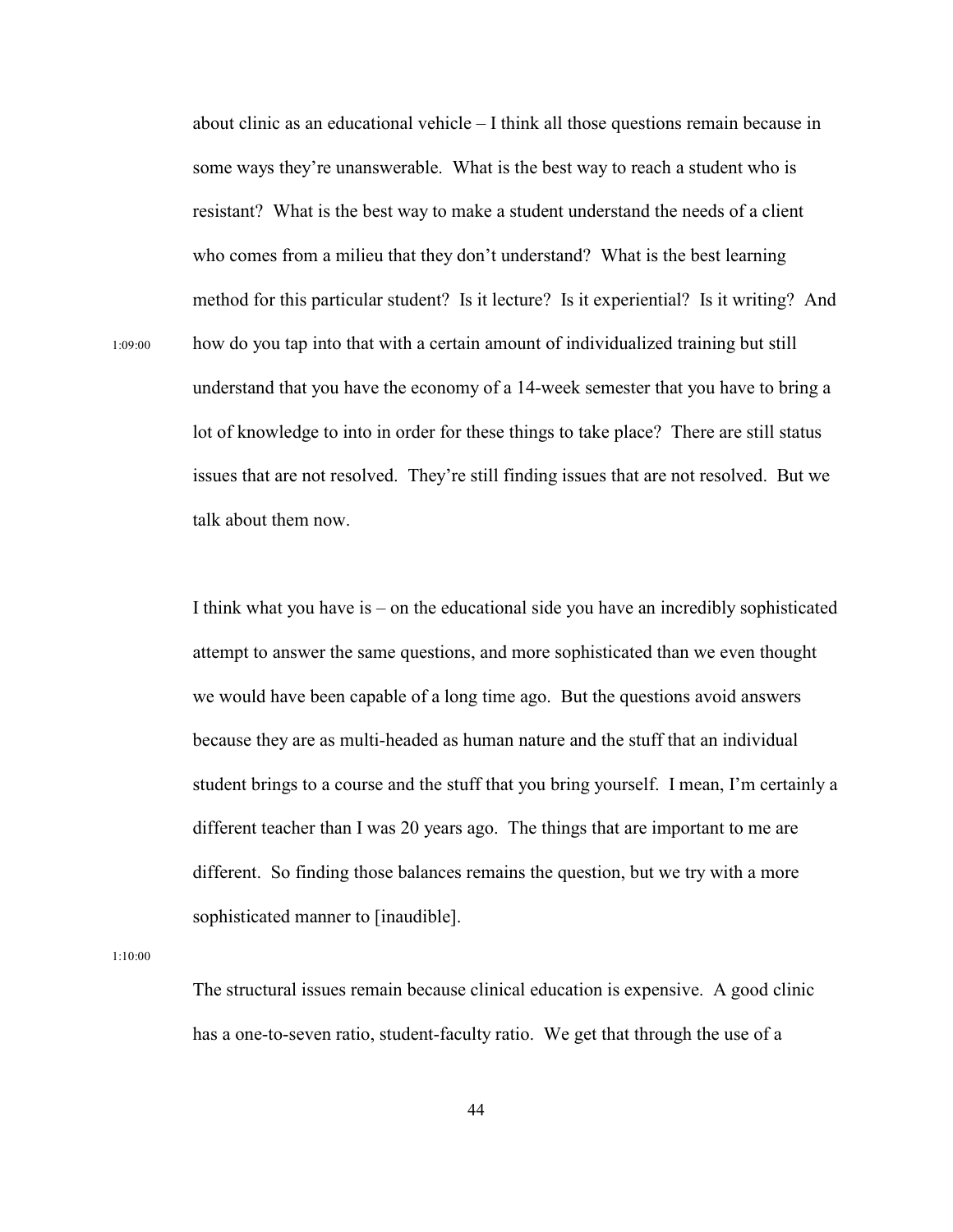fellowship program. Other schools don't have the luxury of spending three quarters of a million dollars on graduate fellows, and so how are they going to satisfy all of their students and how are they going to make sure that their faculty member isn't the lonely outpost of clinical education? Those remain and will continue to remain until we figure out how to pay for all this or until we come up with an entirely different form of legal education, one that maybe charges the same tuition for – charges three years' worth of tuition for two years of instruction, whereby the students actually gain some opportunity costs because they don't have to lose the working ability the third year. But the law schools have the same amount of money in order to effect education in different ways. So I think that is the best I can do on that one.

- Hall: Last question, which I'll make one big cosmic question. Looking over the whole 30 1:11:00 years, what do you think have been the greatest successes of clinical education and what do you think the future of clinical education is likely to be?
- Mlyniec: Boy. The greatest successes were at the table. You know, we are no longer outside the door. And once you're at the table things can happen, you know. Nonnegotiable demands don't work, you know – they just don't work, and I think we all learned that. And we are all at the table. We're at the table at every significant discussion at the majority of law schools. We don't always win, but I think when we don't win we don't see it as a personal attack on what we are doing.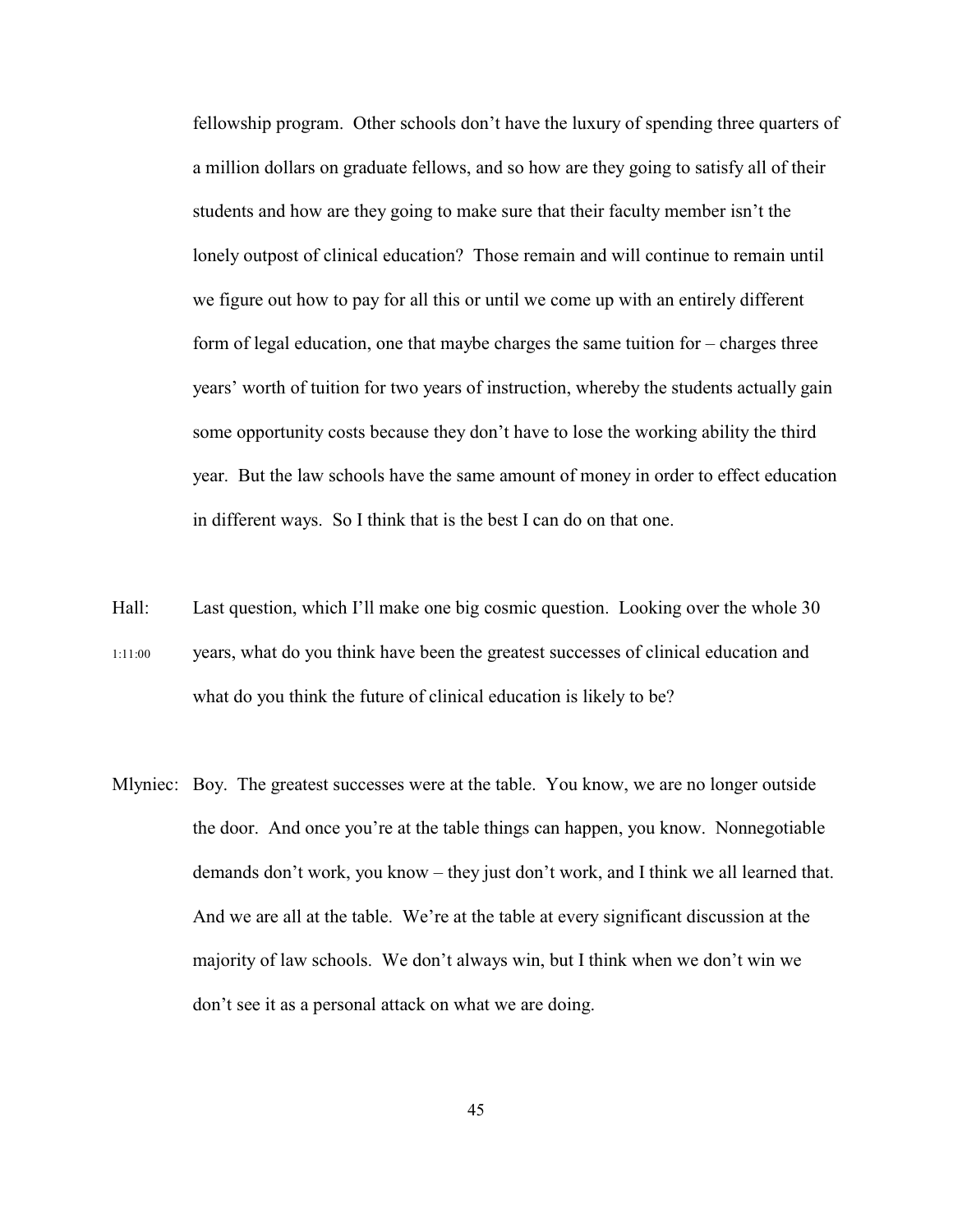The future of clinical education? Boy, I don't know. I don't know. Even in a place with as much money as Georgetown, we can't provide a clinical seat for every kid 1:12:00 who wants one. And I'm not so sure how you do that. One of the things that's been intriguing me lately is how non-clinical education is changing. And to some extent clinical education was a reaction to non-clinical education. But it's conceivable that if non-clinical education changes significantly to become more interactive, more problem-based, using more simulations, using some of the tools that we use in the clinic to prepare a student for actually having a client, I might feel that you don't need to have just an in-house clinic, that there are other ways to teach people about the role of being a lawyer and the way one interacts with a client that doesn't have to be based on a method that can only be done with a one-to-seven student-faculty ratio. I'm not sure what that is yet. But I'm heartened by the way the rest of legal education is 1:13:00 coming along. And I think in some ways we did that. And I think that is another accomplishment. We have made non-clinicians think harder about teaching. It doesn't take much to stand up in front of a class and lecture or humiliate through the Socratic method. But we now know from educational theory not every student learns in that fashion and most good law teachers are now collectively realizing that, and so now not every course before the clinic is a Socratic lecture course anymore. And I think that's a benefit. But the future still needs to unfold. I can't tell you that.

Hall: Well, that wraps up my questions. And, Wally, you had said that you wanted to point  $out -$